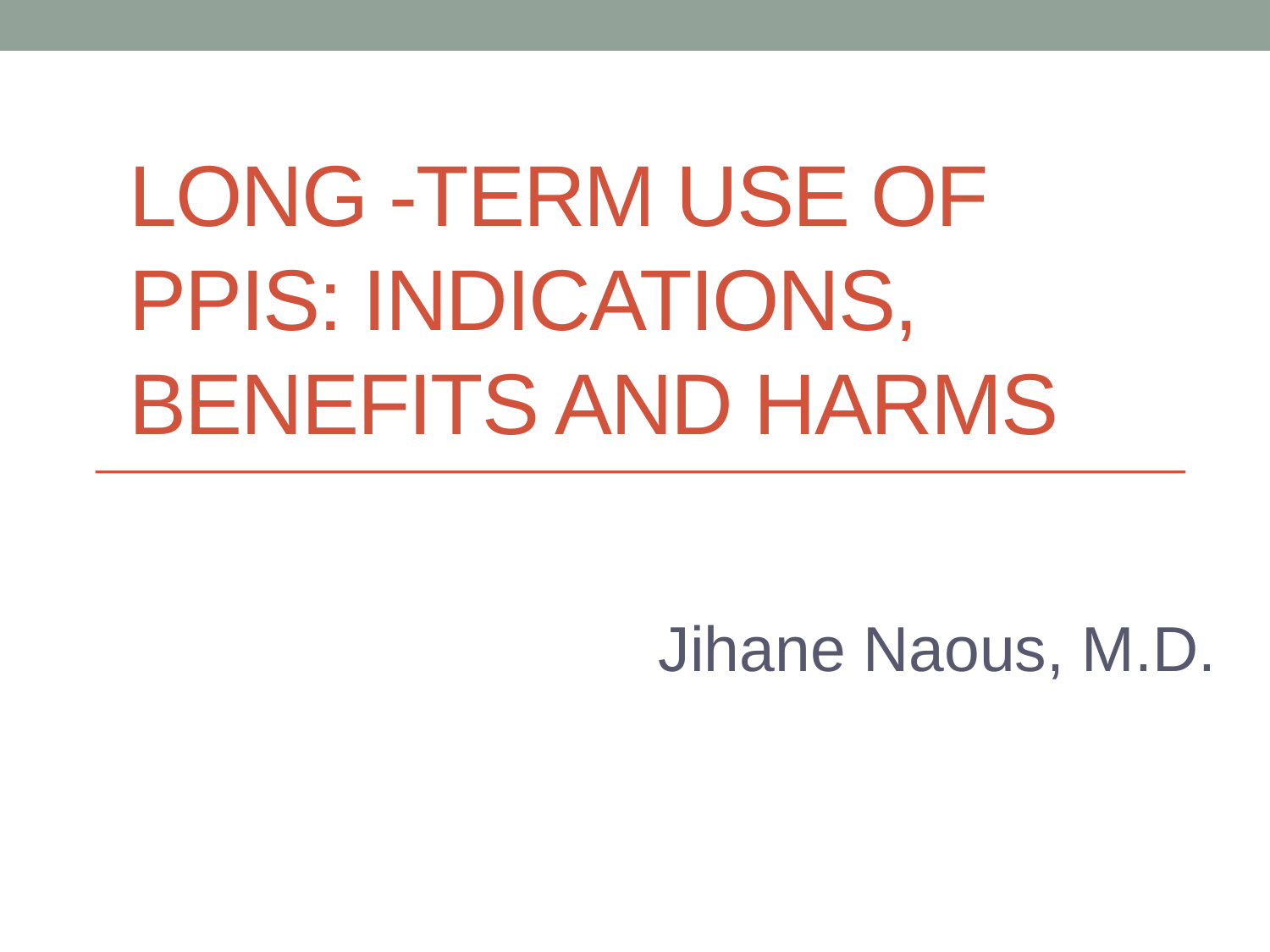# **Objectives**

- Identify the conditions supported by AGA/ACG guidelines necessitating long-term use of daily PPIs,
- Recognize which are long-term risks that PPIs have been associated with
- Identify how can inappropriate PPI use be avoided or stopped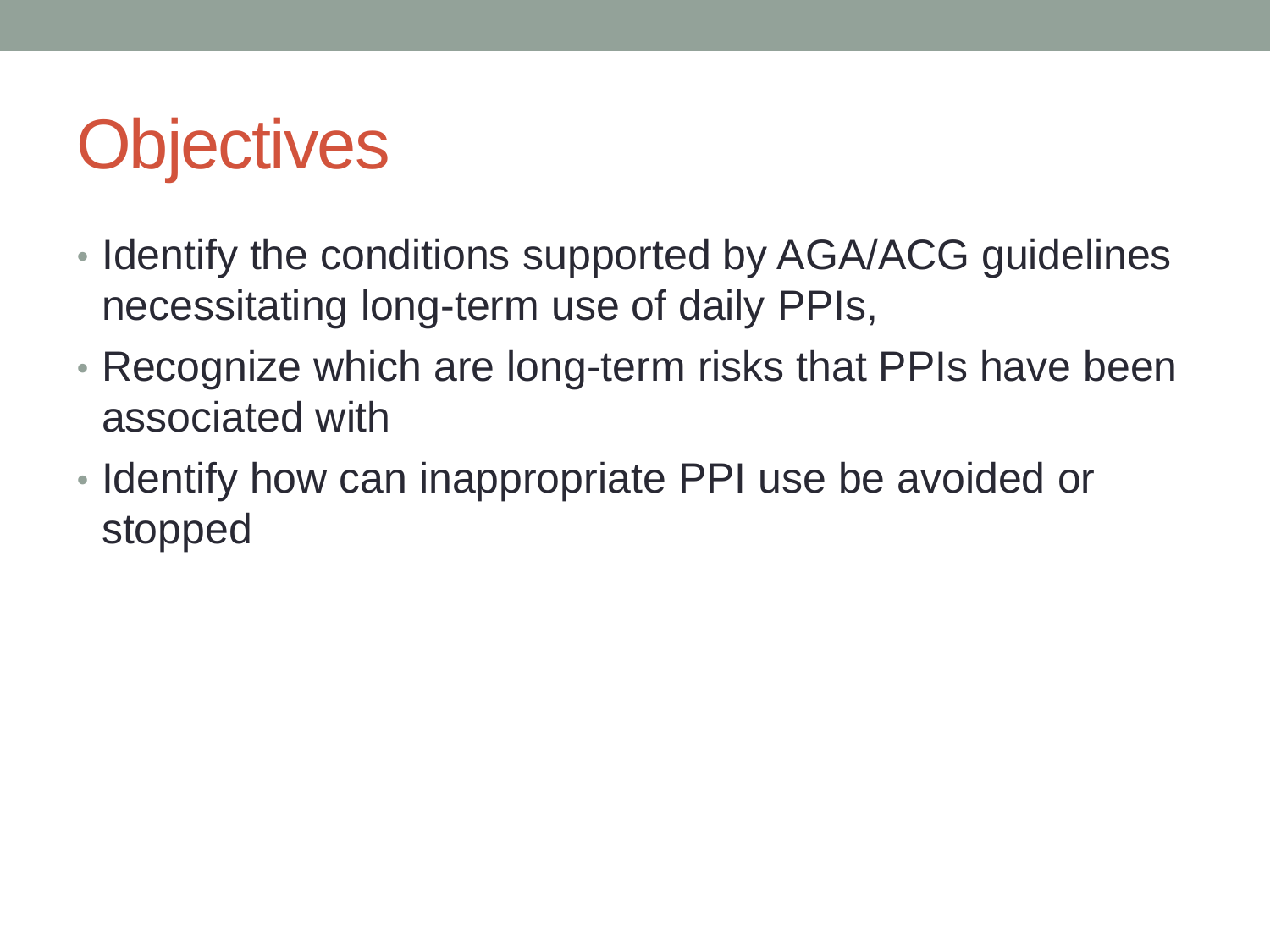#### Case Presentation

- Mrs. A. is a 65 year old woman presenting to your clinic today for a health maintenance visit and for medications' renewal.
- She has a new insurance plan which refused renewing her medications. A clinical assistant called to inform her that her PPI prescription is not justified and a medical visit is mandatory since her last one was around two years ago.
- *"My PPI is indispensable, it protects my stomach wall from all those pills I have to take everyday, what do I need to justify to the insurance?"* she said.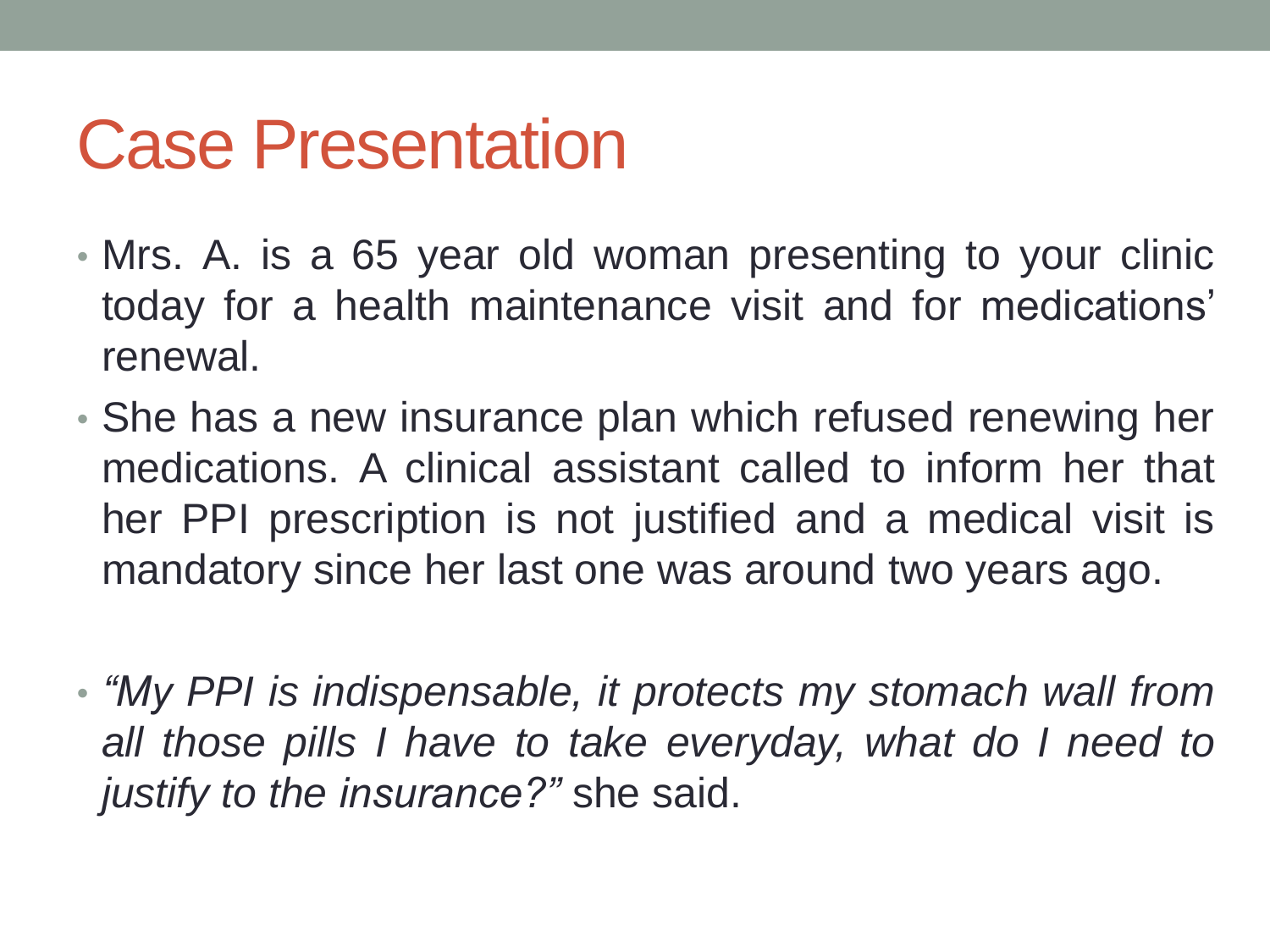#### Case Presentation

- 65 yo female
- PMHx: DM II, HBP since 2007, osteoporosis, bilateral knee OA
- PSHx: Wrist Fracture in 2008, 2 c/s
- ROS: no GI Sx
- Non-smoker
- Rx: PPI, Aspirin, DPP4/Metformin, HCT/ARB, statin, Ca/Vit D, took biphosphonates for 7 years stopped them 2 years ago, paracetamol PRN
- $\cdot$  PE
- Health Maintenance work up and labs ordered to monitor her DM and HBP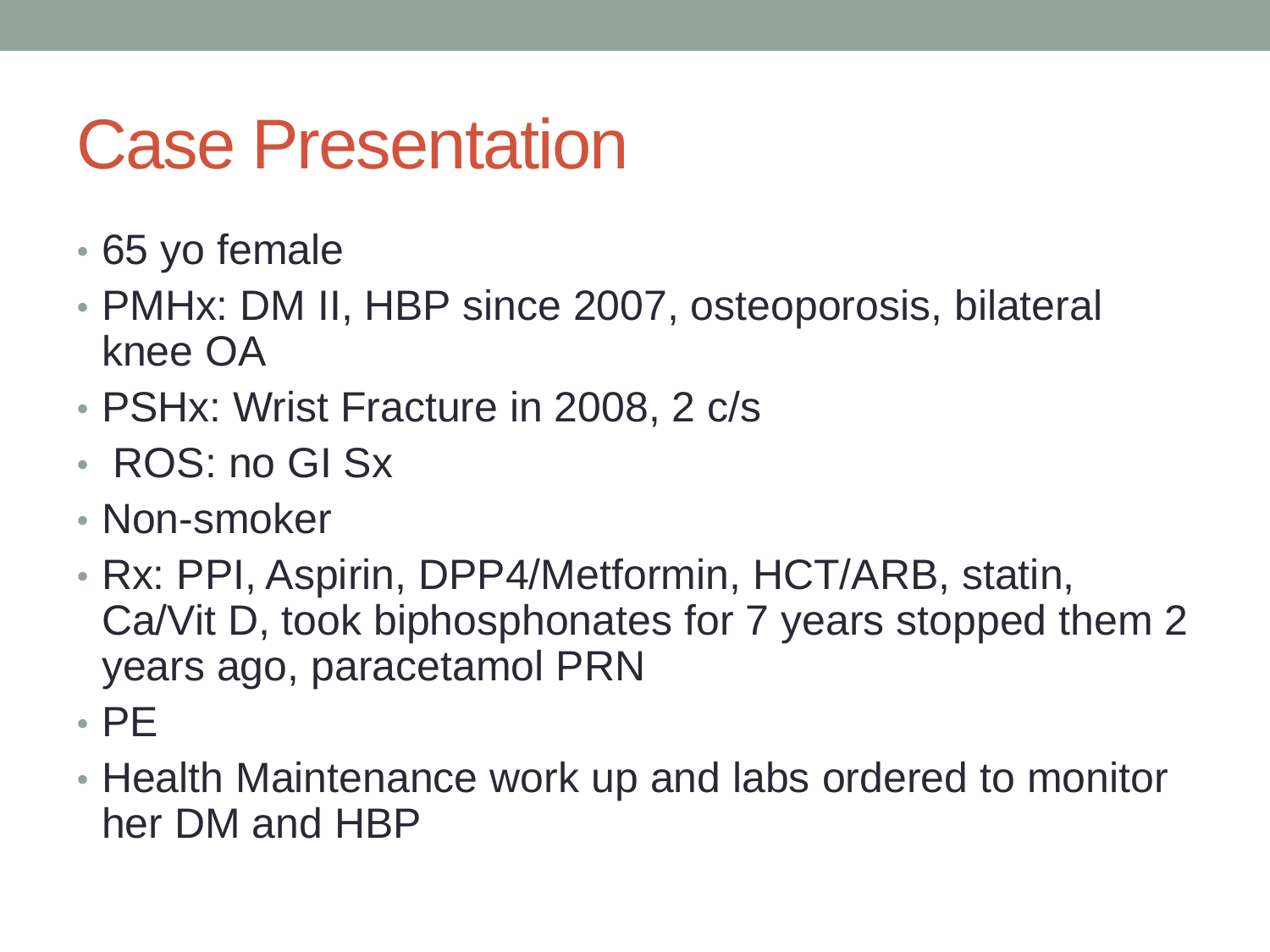### DO I DE-PRESCRIBE OR CONTINUE HER PPI?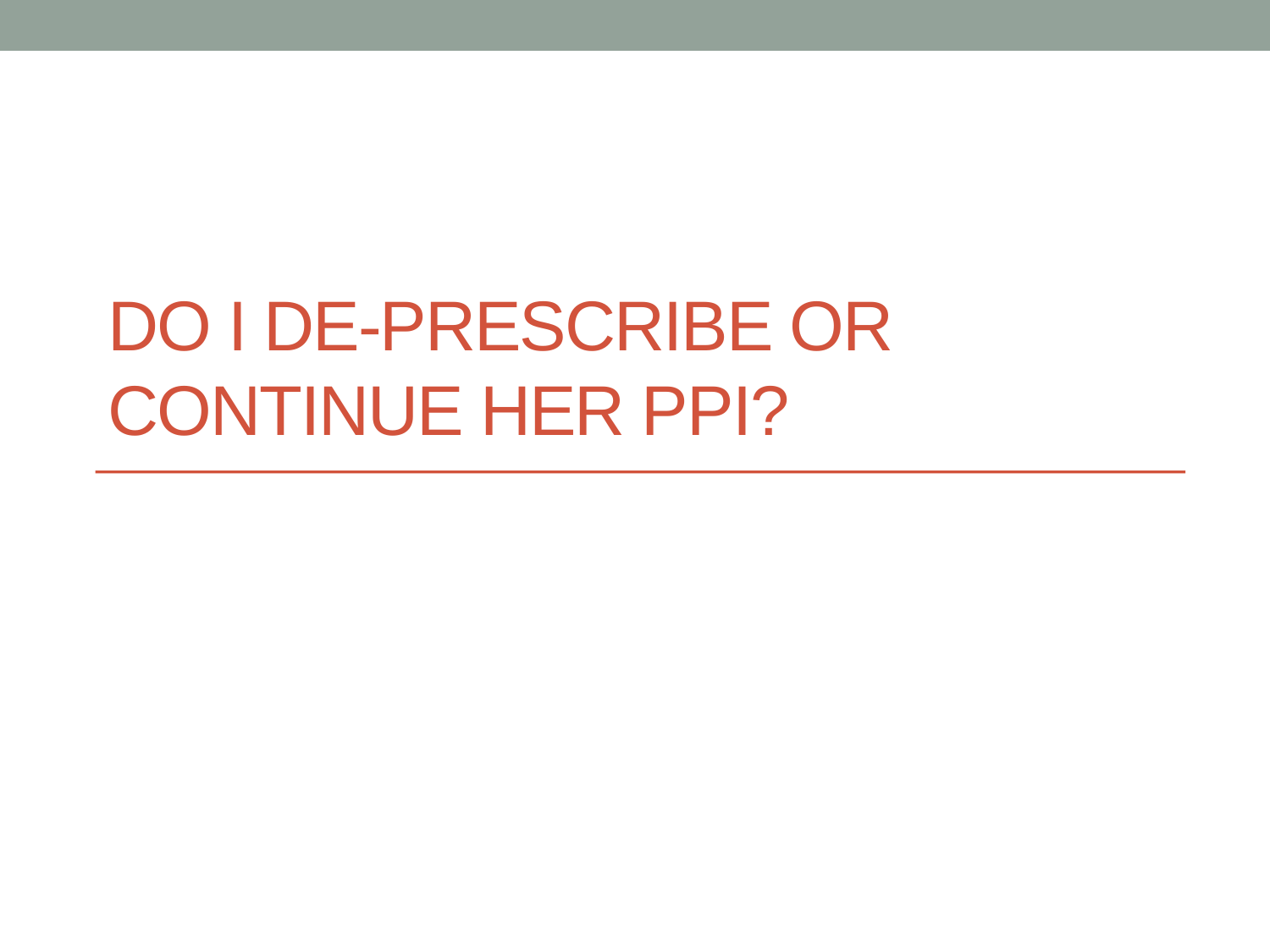- How do I justify renewing her PPI prescription?
- For what the PPI was initially prescribed?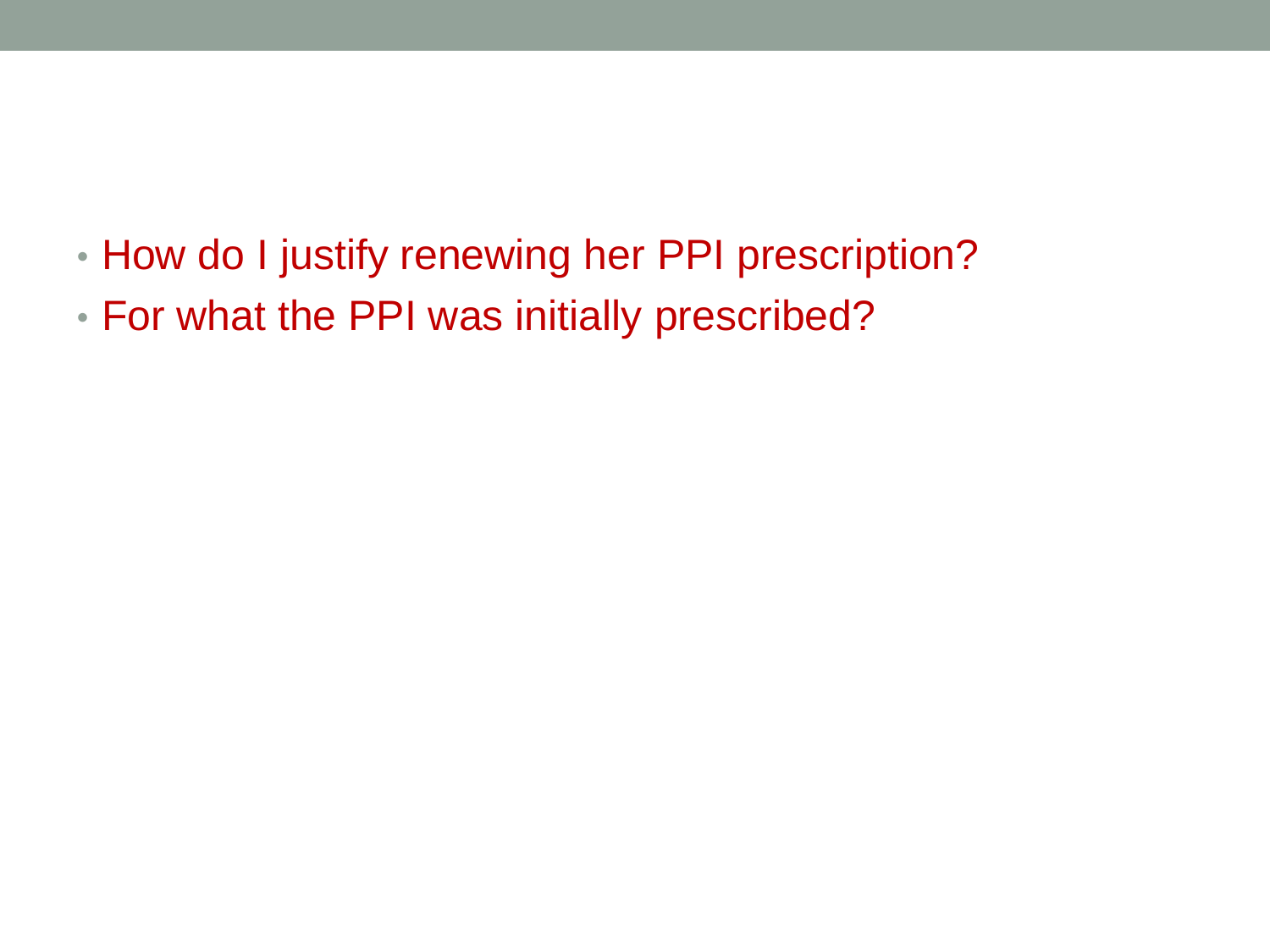#### Indications of PPIs

- Eradication of H.Pylori
- Acute gastritis/duodenitis
- Prophylaxis of gastritis/duodenitis associated with NSAIDs
- Stress ulcer prophylaxis

Short-term

- Gastroesophageal reflux disease and its complications,
- Erosive esophagitis,
- Gastro/Duodenal ulcers,
- Pathologic hypersecretory conditions
- Long-term • Treatment of gastroduodenitis associated with NSAIDs& if NSAIDs can not be discontinued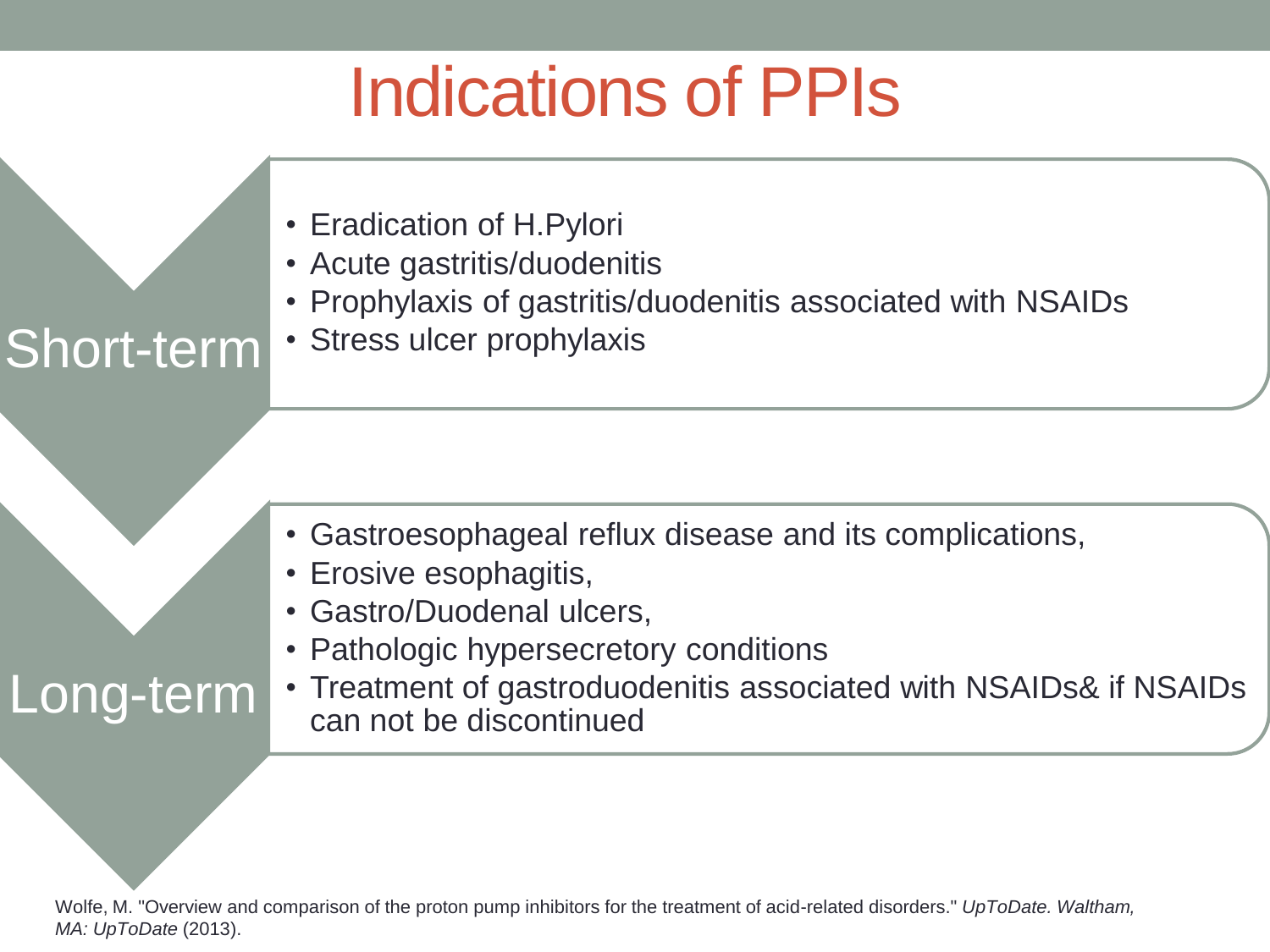#### Case

• For what the PPI was initially prescribed?

Mrs. A. explains that the PPI was prescribed few years ago for a duration of 8 weeks after taking a course of NSAIDs complicated by severe gastric pain. As she did not want to endure same symptoms again, and her physician prescribes NSAIDs often when her knee pain is severe, she asked him to add the medicine to her chronic meds.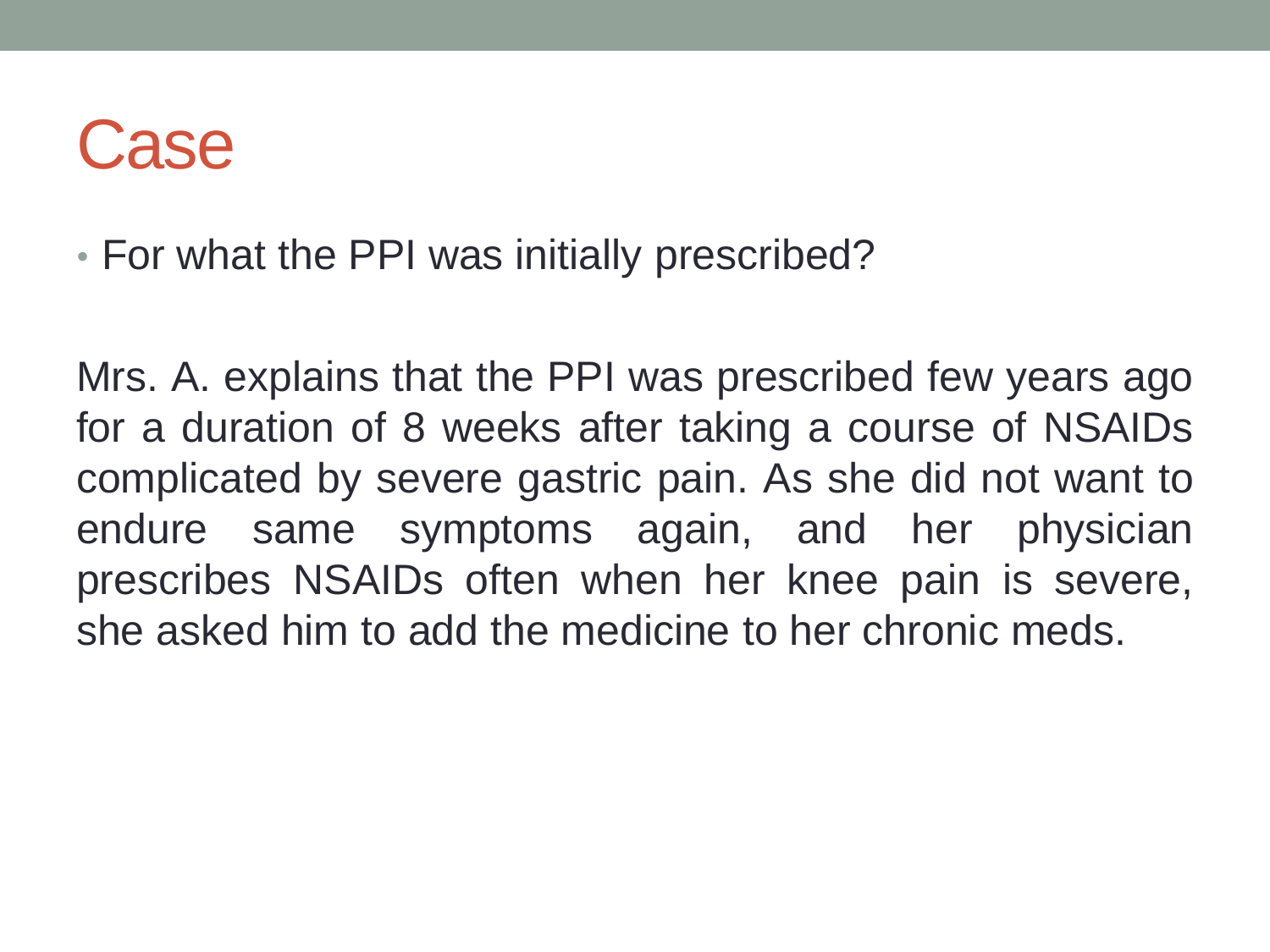- For what the PPI was initially prescribed?
- If long-term PPI use is considered justified, what should do I take into account before continuing it?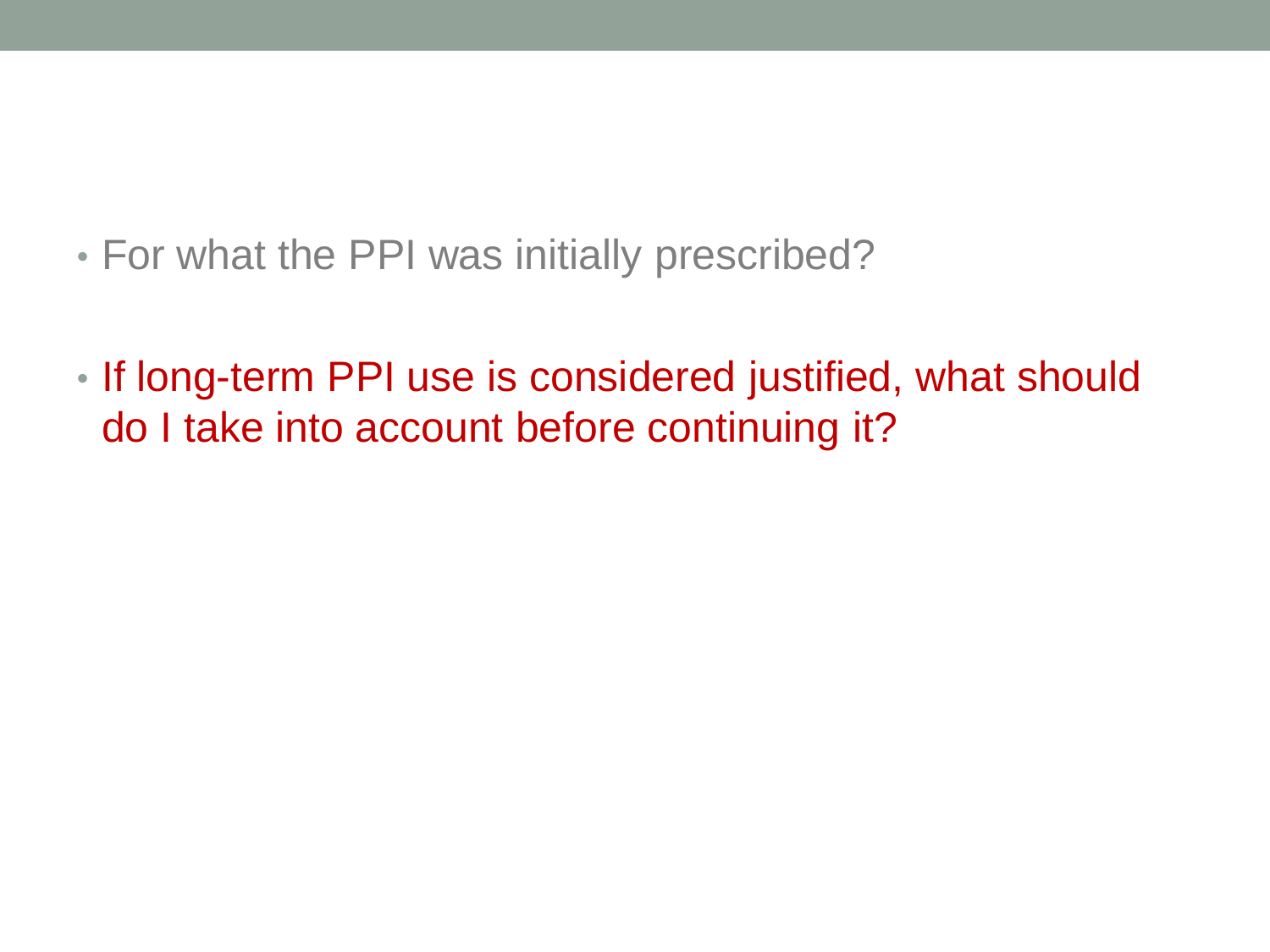#### Potential Adverse Effects

- Three main concerns of long-term use of PPIs:
	- **Hypochlorhydria infections and malabsorption**
	- Hypergastrinemia  $\rightarrow$  gastric carcinoids in rats, different physiology in humans
	- Gastric Atrophy  $\rightarrow$  theoretically increased risk of gastric cancer, one study: confounding factor concomitant infection with H.pylori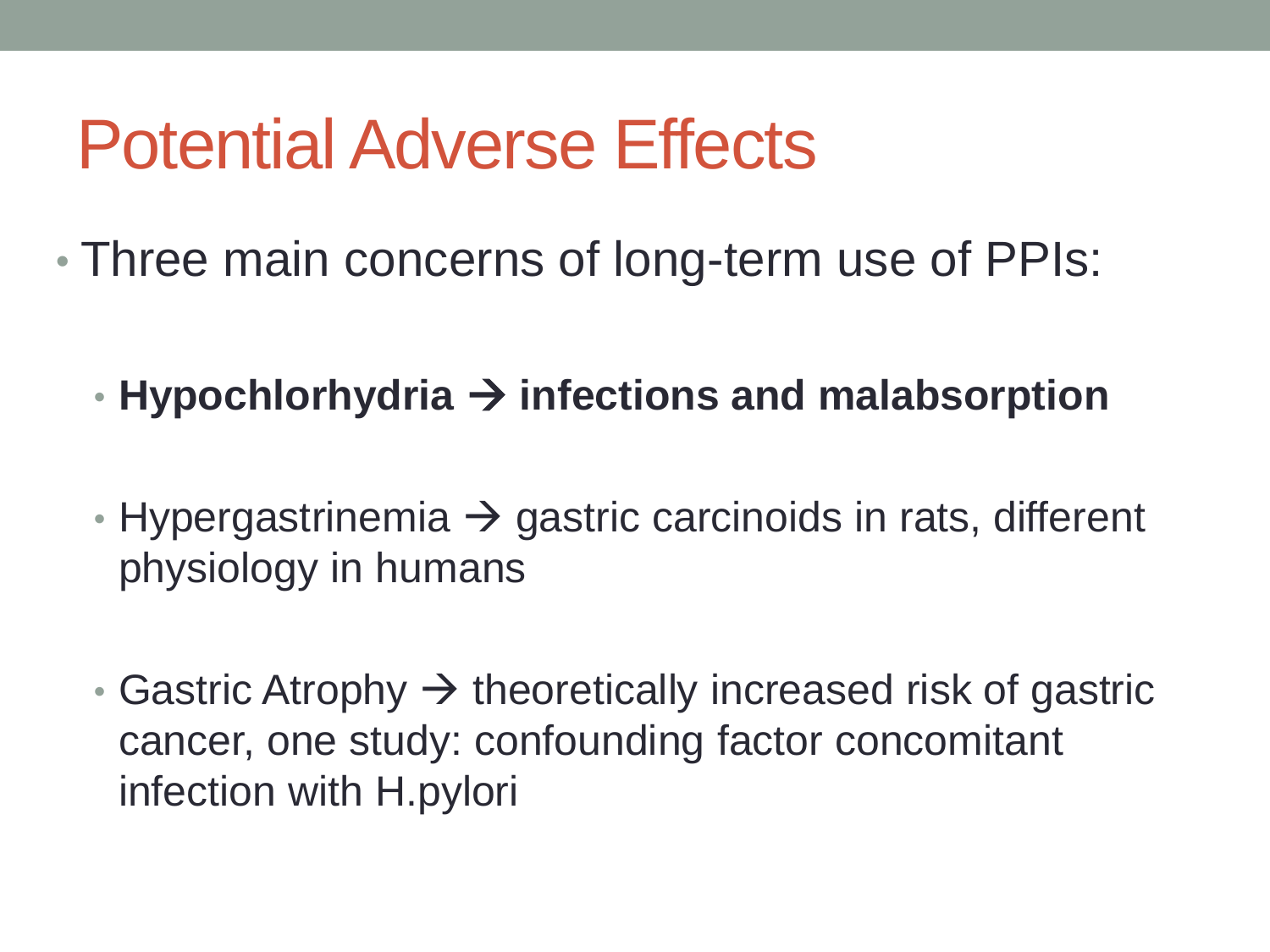#### Potential Adverse effects

- Clostridium difficile & other enteric infections
- Pneumonia
- Malabsorption: Mg, vit B12, Iron
- Hip fracture and Ca malabsorption
- Drug interactions: clopidogrel, methotrexate
- Kidney disease
- Dementia
- Drug-Induced lupus
- Mortality

• …

2. Wolfe, M. "Overview and comparison of the proton pump inhibitors for the treatment of acid-related disorders." *UpToDate. Waltham, MA: UpToDate* (2013).

<sup>1.</sup> Fashner, Julia, and Alfred C. Gitu. "Diagnosis and Treatment of Peptic Ulcer Disease and H. pylori Infection." *American family physician* 91.4 (2015).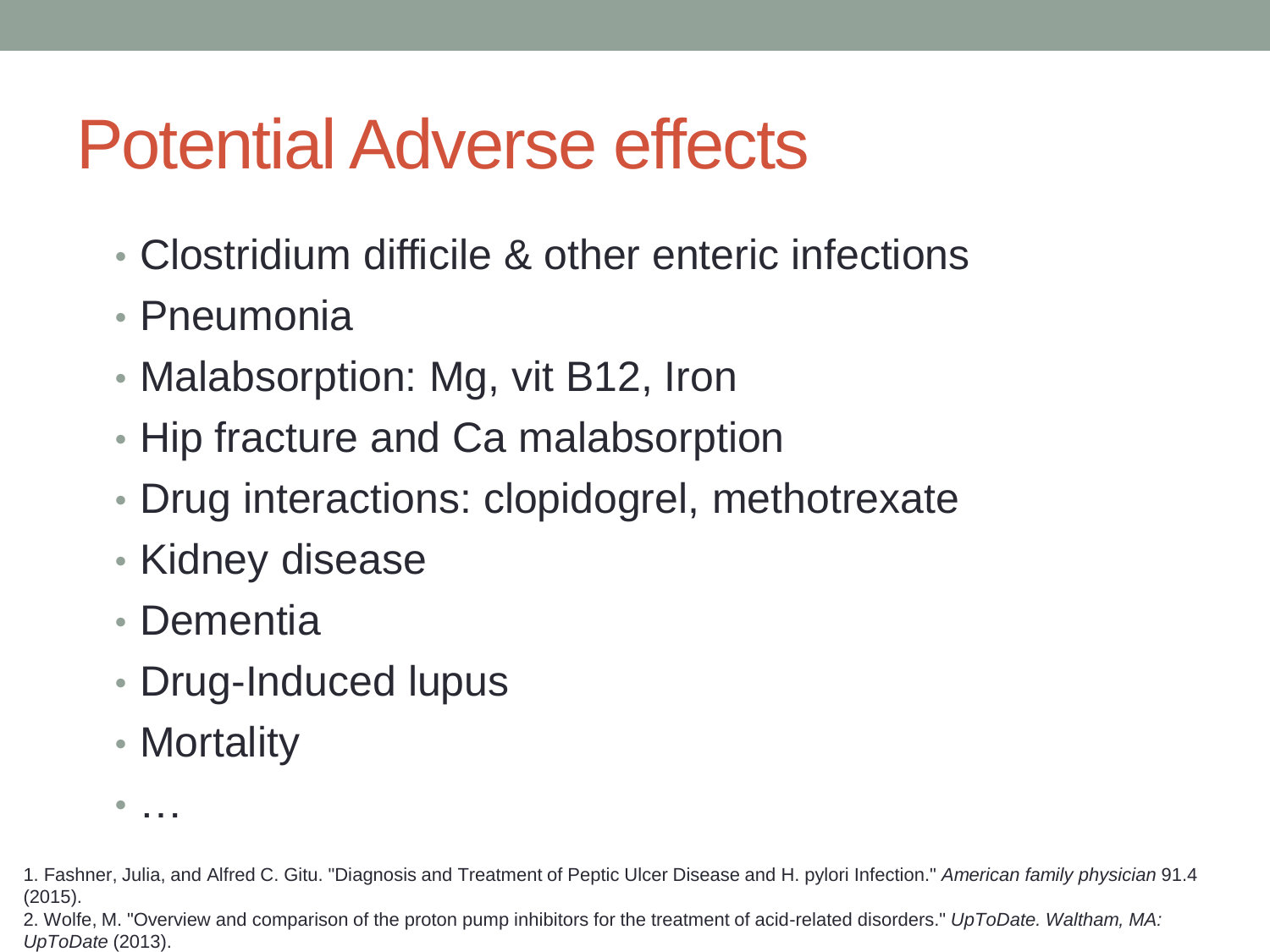#### *Clostridium difficile* diarrhea

- 3 meta-analyses
- PPIs vs H2 receptor antagonists
- ORs 1.7 (1.5-2.5), 2.5 (1.2-5.4)

- Observational studies
- Significant heterogeneity
- $\rightarrow$  FDA safety alert,

 $\rightarrow$  consider C.difficile infection in PPI users with persistent diarrhea.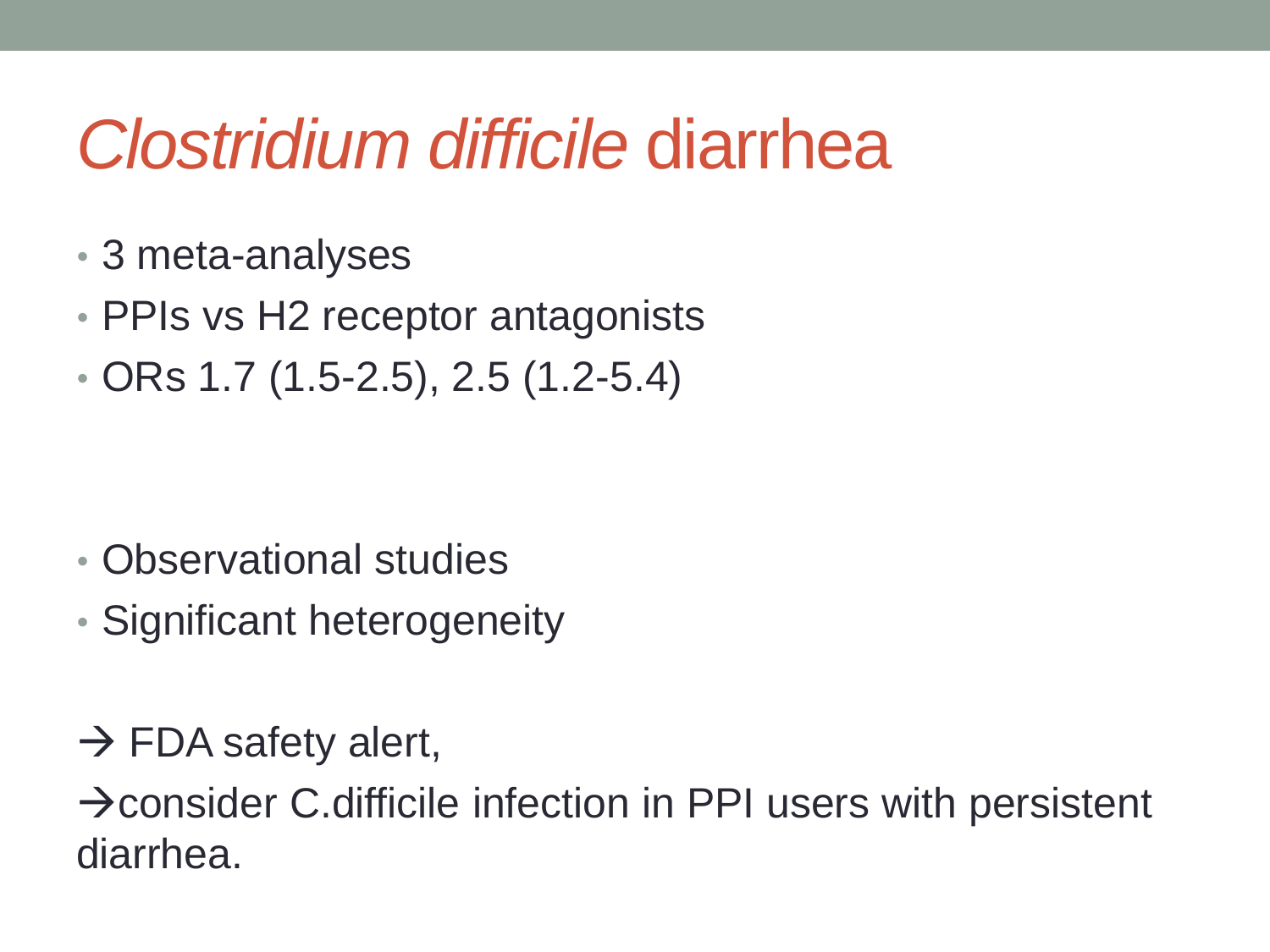#### Pneumonia

- A meta-analysis of 31 studies
- Patients taking PPIs or H2RAs increased risk of pneumonia OR PPI 1.27 (1.11-1.46) H2RA 1.22 (1.09- 1.36)
- Large case control study: increased risk of CAP in patients who started PPI within the previous 48h to 30days.
- Unobserved health characteristics that predispose them to pneumonia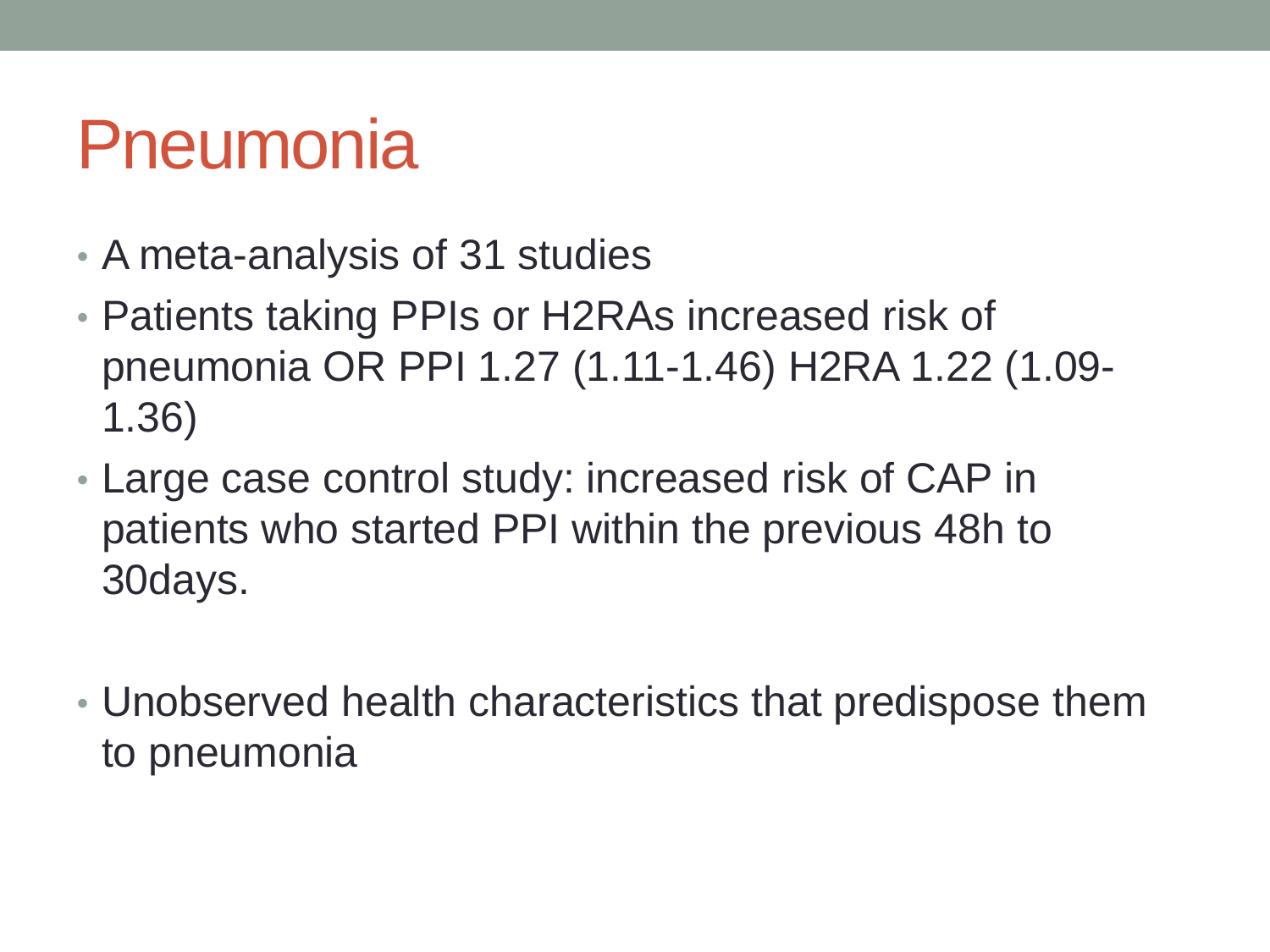#### Magnesium absorption

- Due to reduced intestinal absorption
- FDA issued a safety alert (PPIs prescribed for more than one year)
- FDA suggests that providers consider obtaining Mg levels prior to starting a PPI if long-term use is expected or PPIs are used in conjunction with other meds associated with hypoMg (digoxin, diuretics…)
- $\rightarrow$  Consider obtaining Mg levels periodically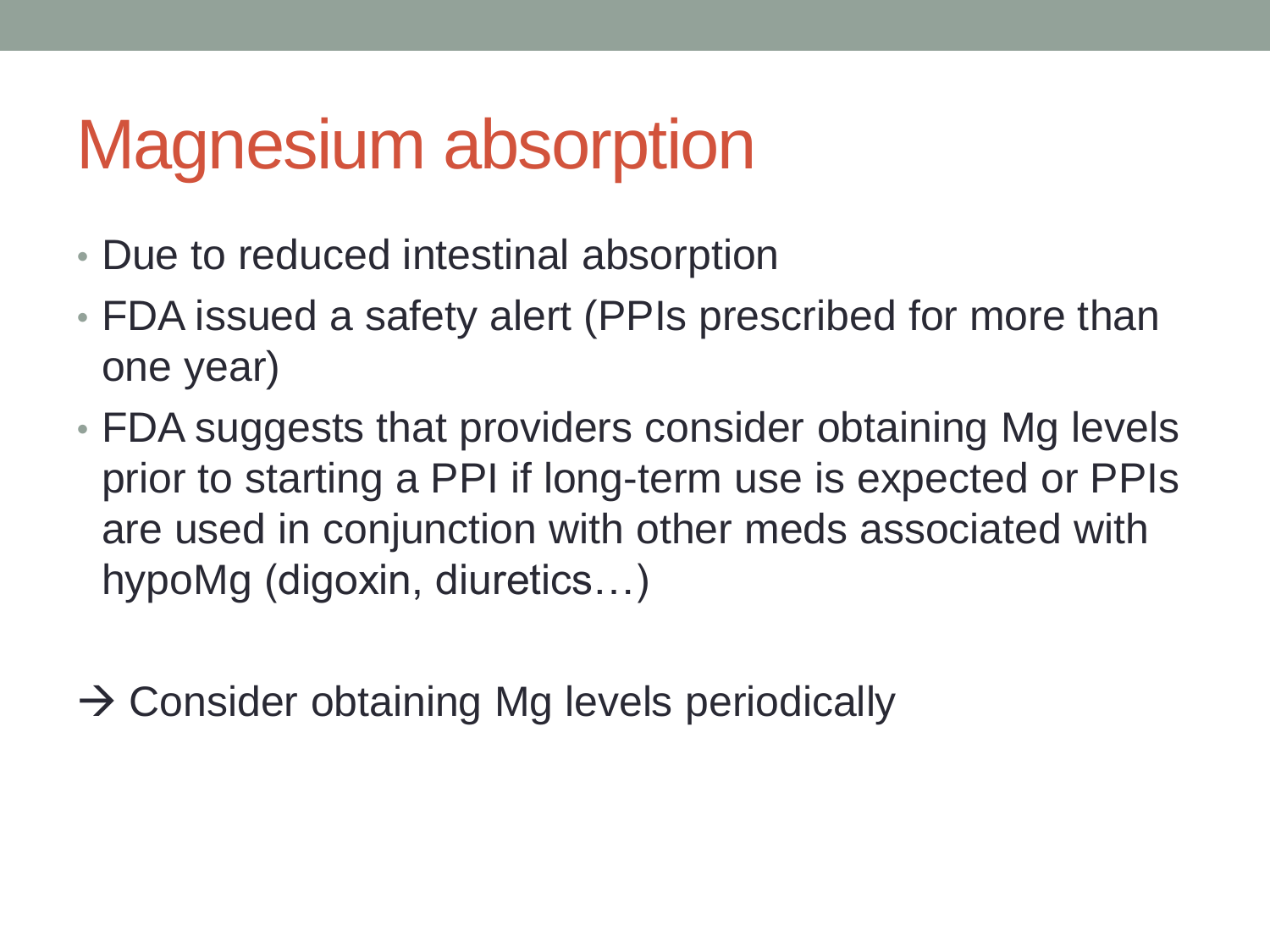#### Hip fracture and Ca Malabsorption

- Meta-analysis that included 11 cohort and case control studies  $($ >1000000 pts)  $\rightarrow$  the risk of hip fracture was increased among PPI users RR 1.3 (1.19-1.43), also there were an increased risk of spine fracture 1.56(1.31-1.85)
- Nurses' Health Study included post menopausal women (80000). The risk of hip fx with PPI use was 36% higher, however the difference was more pronounced in current and former smokers and no significant increase in hip fracture risk among non smokers who used PPIs. HR 1.6 (0.77-1.46)

#### $\rightarrow$  FDA revised safety information about PPIs about a possible increased risk of fractures of the hip, wrist and spine.

Wolfe, M. "Overview and comparison of the proton pump inhibitors for the treatment of acid-related disorders." *UpToDate. Waltham, MA: UpToDate* (2013).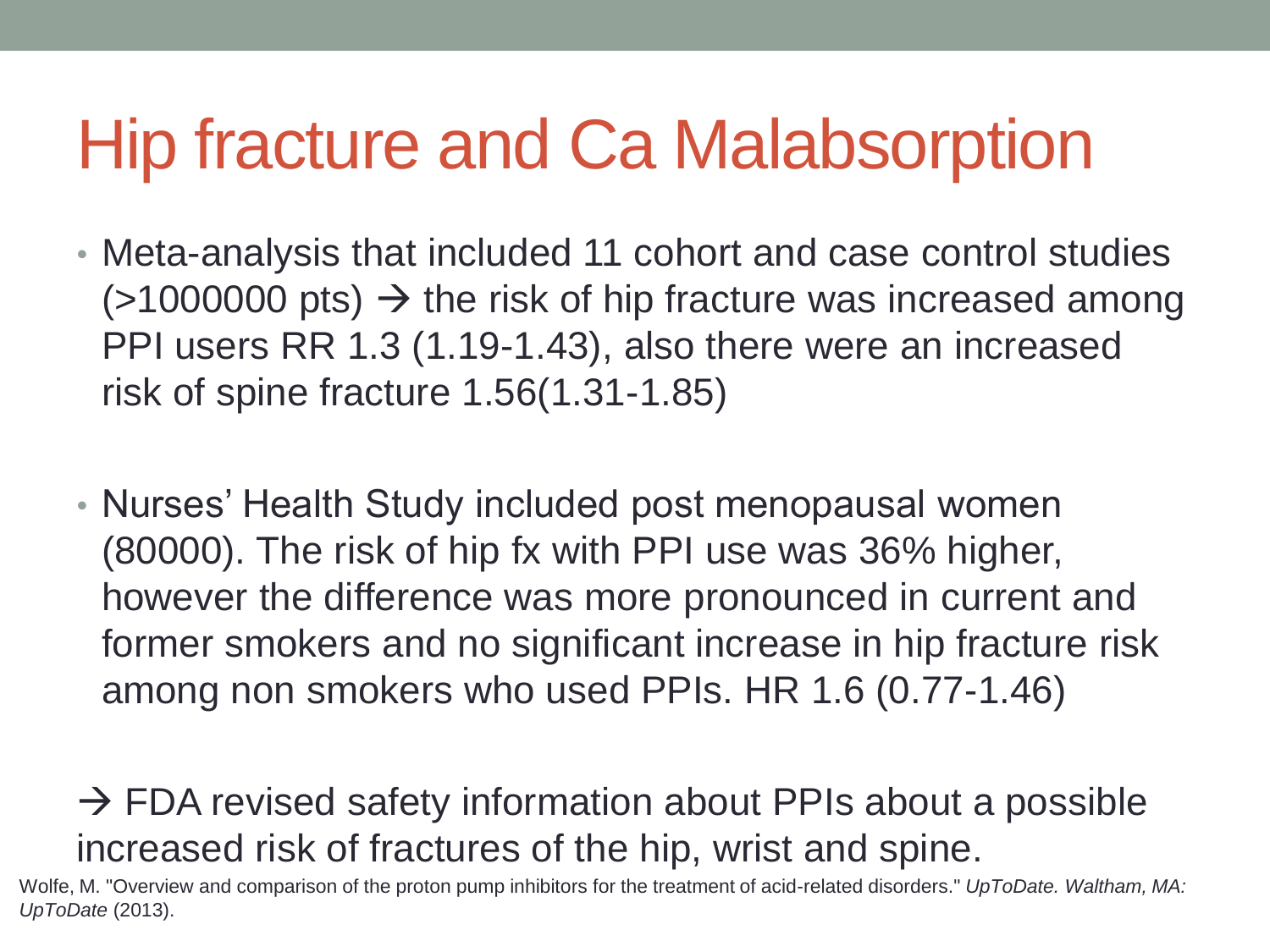#### Vit B12 and Iron Malabsorption

- Long-term use of omeprazole has been associated with vit B12 malabsorption.
- $\rightarrow$ It is reasonable to assess vit B12 periodically (eg annually)
- Iron: In most cases the decreased absorption does not appear to be of clinical significance.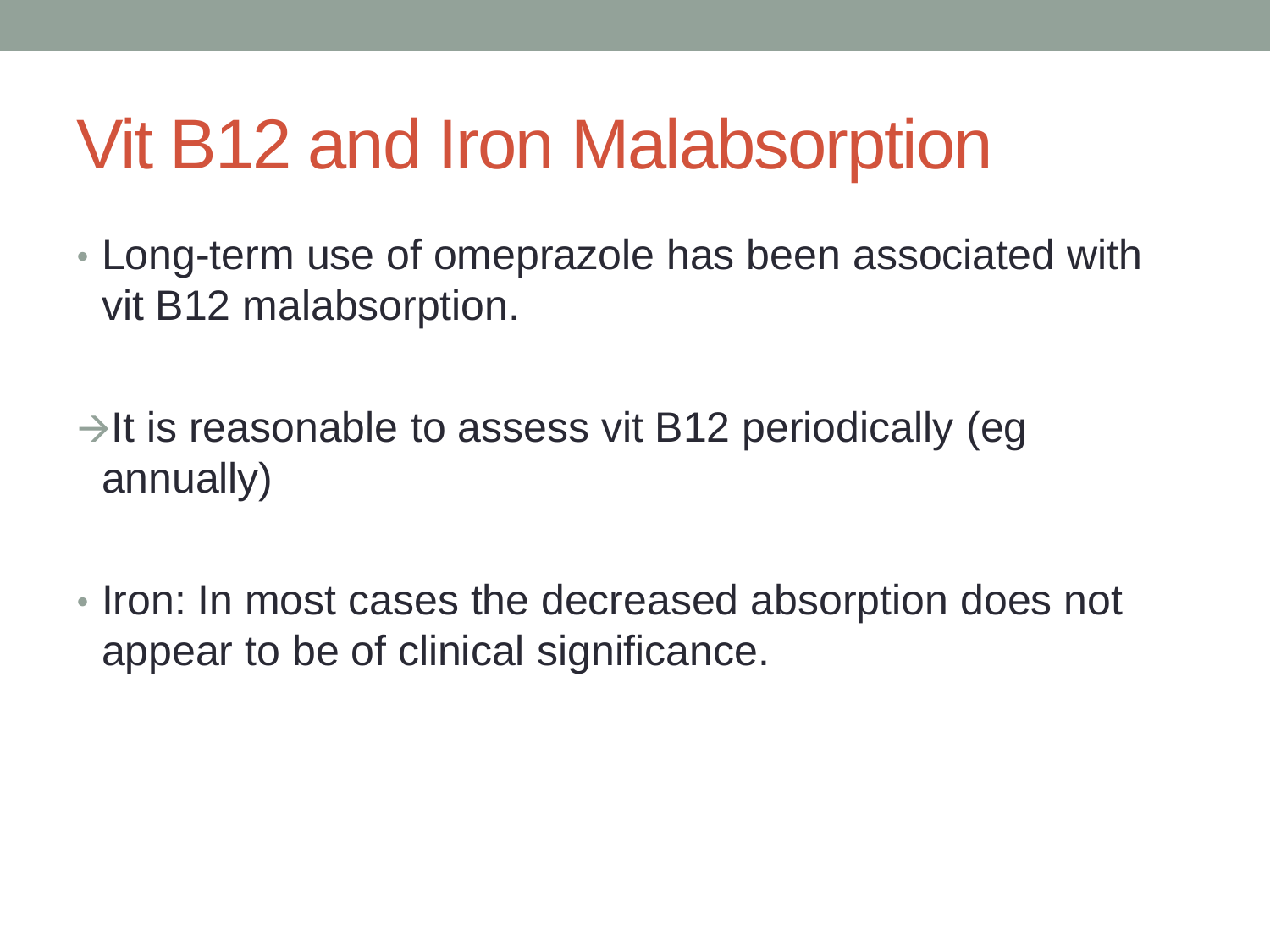#### Interaction with clopidogrel

• The relevance of the data available remains highly controversial regarding clopidogrel-omeprazole.

 $\rightarrow$  FDA concluded that patients taking clopidogrel should consult their physician if they are taking or considering taking PPIs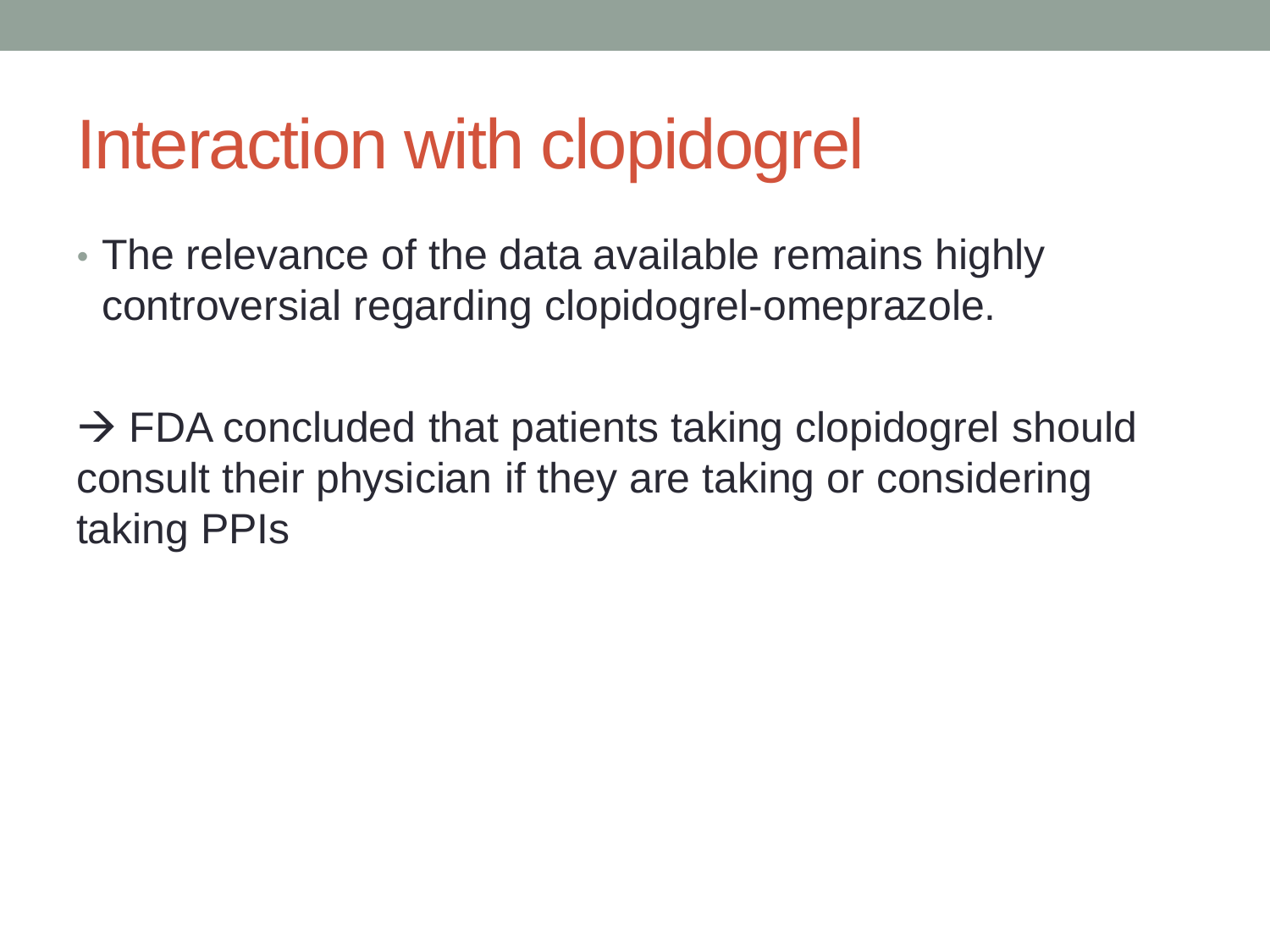#### *Back to the case*

- Initially a therapeutic then a prophylactic use
- Asymptomatic
- Hx of wrist fracture and osteoporosis

You decide that her PPI should be de-prescribed and you explain thoroughly your decision to her.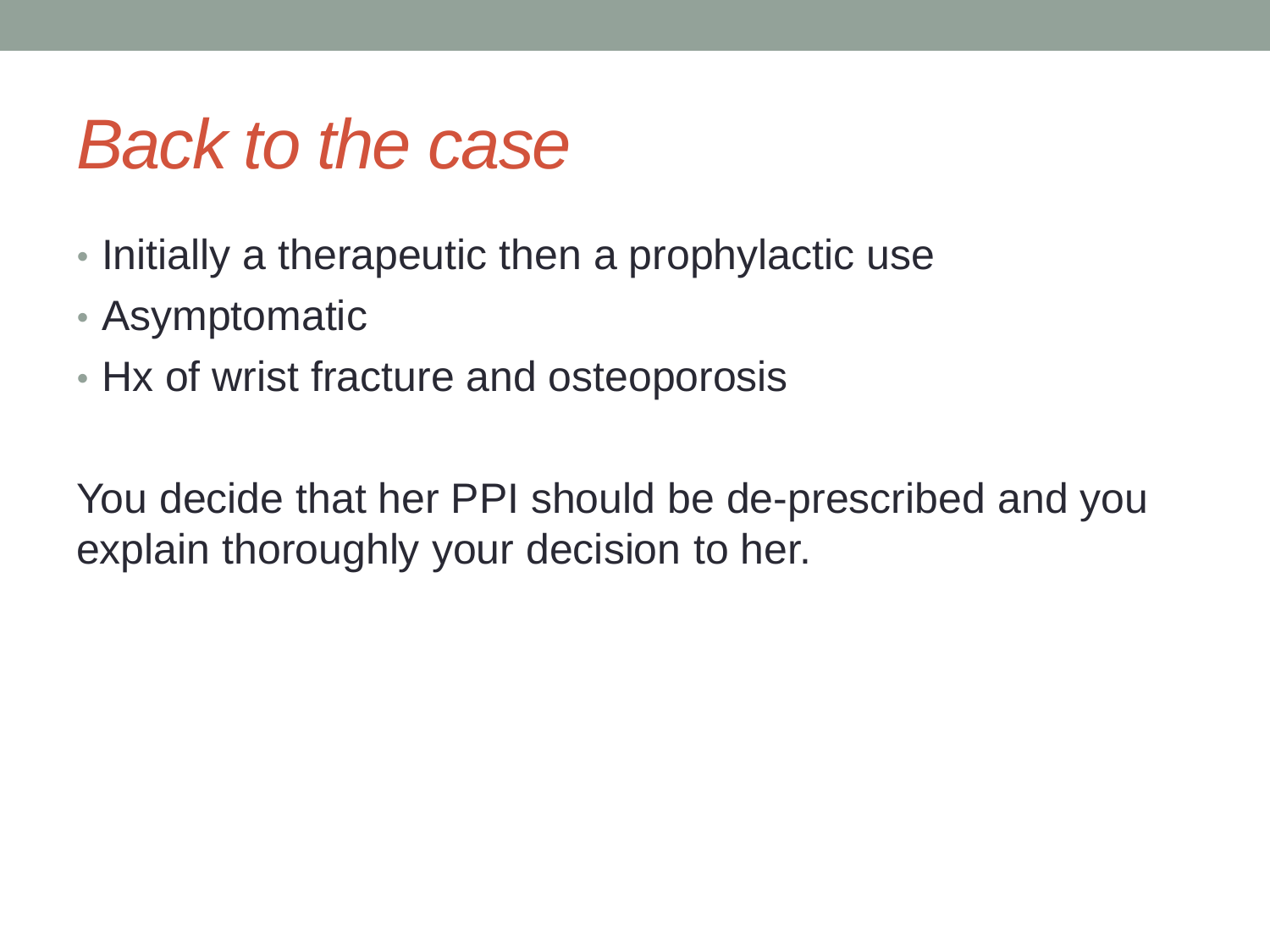- How do I justify renewing her PPI prescription?
- If long-term PPI use is considered justified, what should do I take into account when continuing it?
- If unjustified long term use, how am I going to deprescribe it?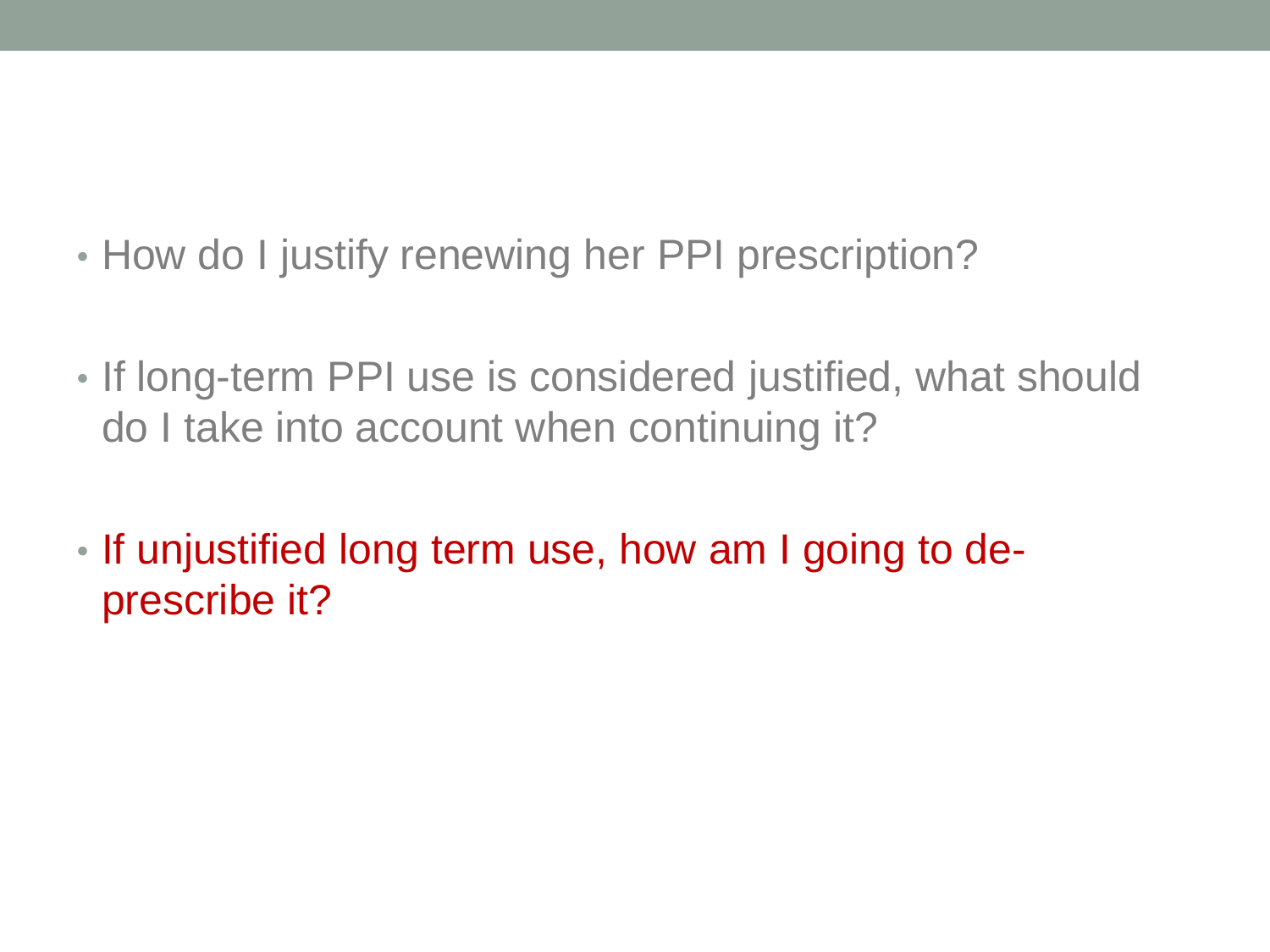#### General guidelines that may be employed when stopping a PPI

- Patients with GERD or dyspepsia are considered for a taper after being asymptomatic for a minimum of 3 months.
- For patients on a moderate to high dose PPI, we cut the dose by 50% every week until the patient is on the lowest dose of the medication. Once on the lowest dose for one week, the patient is instructed to stop the medication.
- Data are limited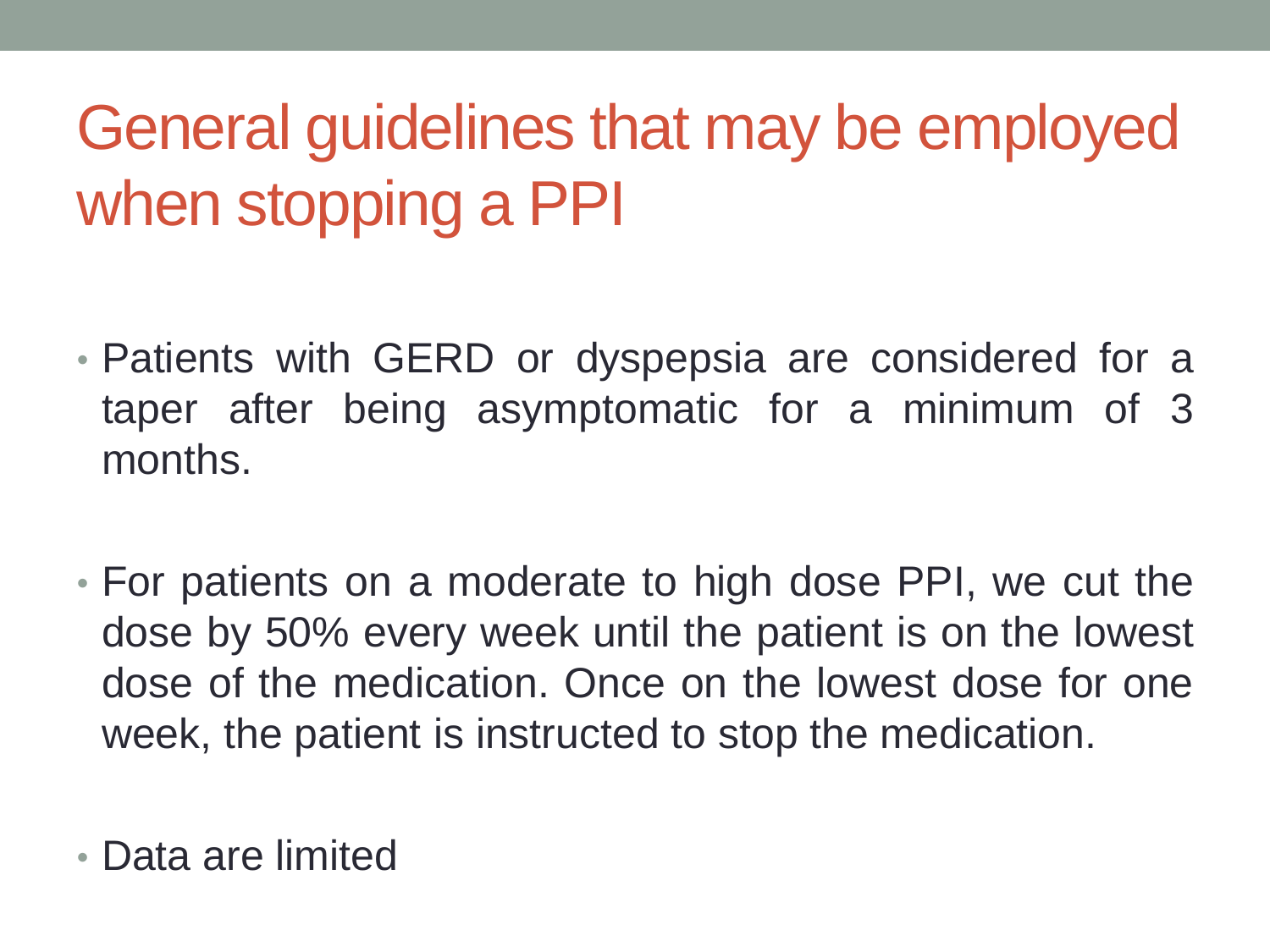- Mrs. A. comes after 14 days complaining of heartburn, she is angry, dissatisfied and is asking you to re-prescribe her PPI.
- What did go wrong?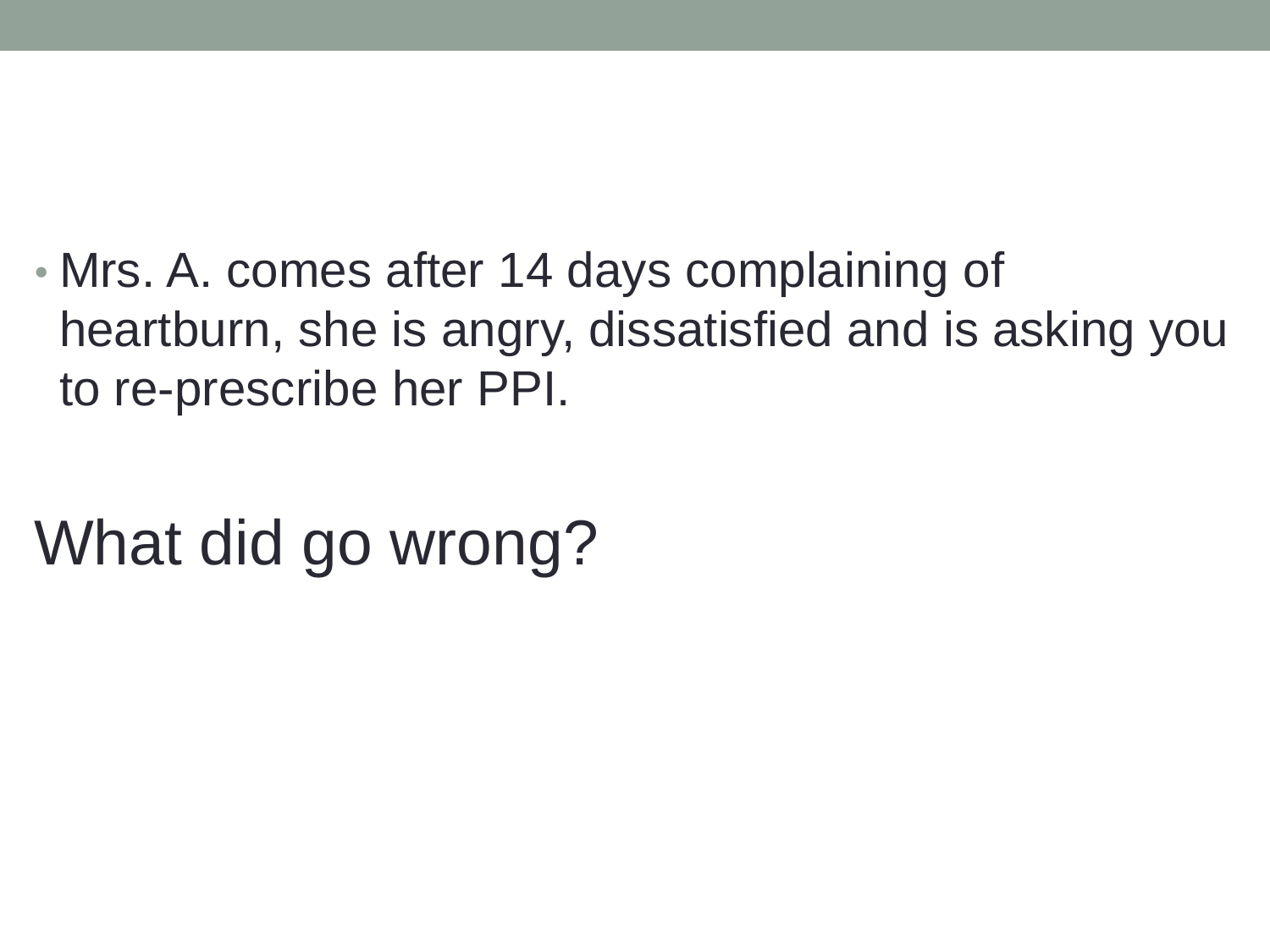# Rebound Gastric acid hypersecretion

- Rebound Gastric acid hypersecretion following the discontinuation of PPIs in patients managed for prolonged periods.
- Many patients relapse
- Reasons are not entirely clear
- Disruption of normal pH-related feedback inhibition of acid secretion that occurs after a meal

In fact…

Data are limited regarding the success of attempts at stopping therapy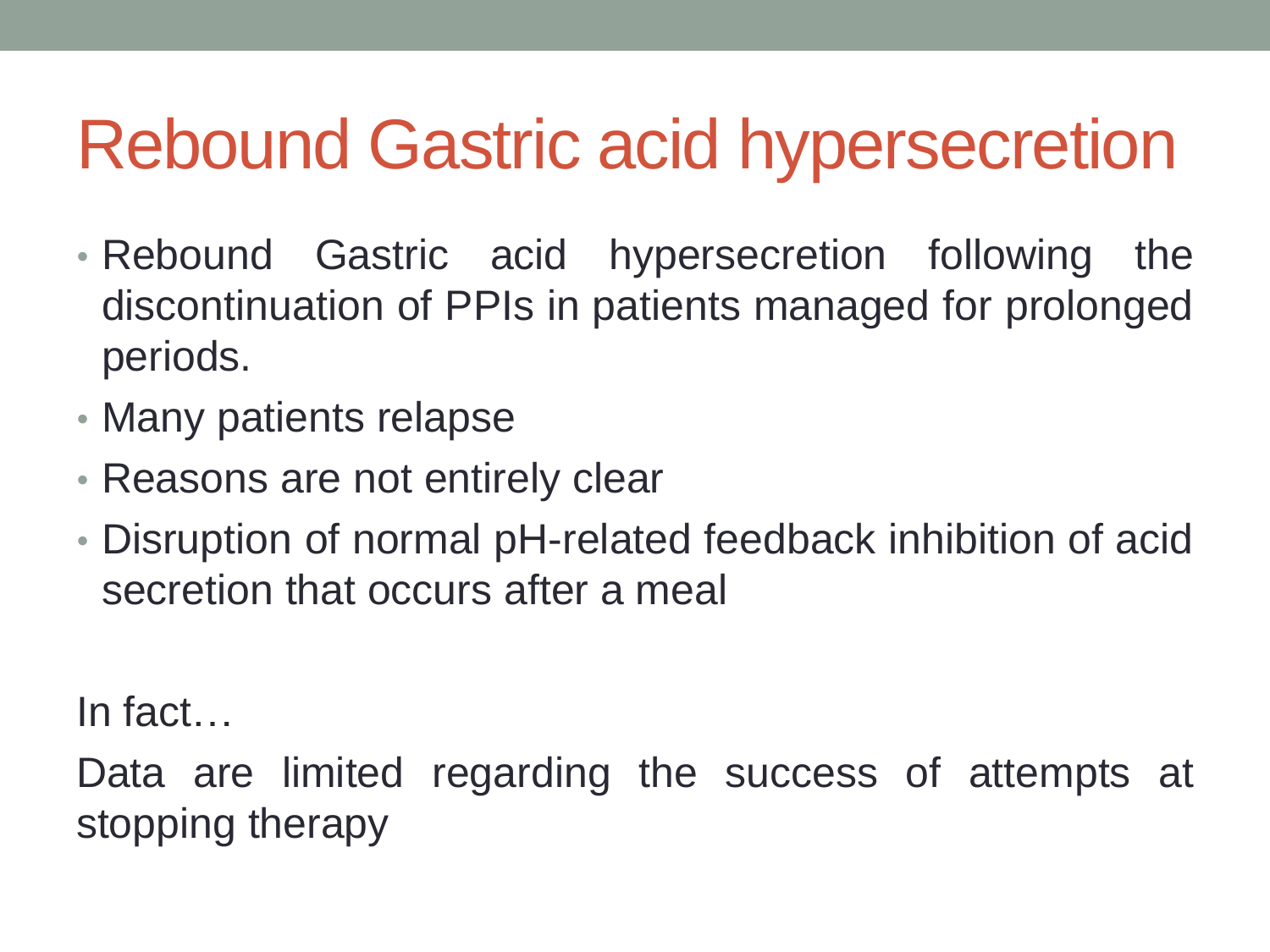- How do I justify renewing her PPI prescription?
- If long-term PPI use is considered justified, what should do I take into account when continuing it?
- If unjustified long term use, how am I going to deprescribe it?
- What are the outcomes and success rate at stopping therapy?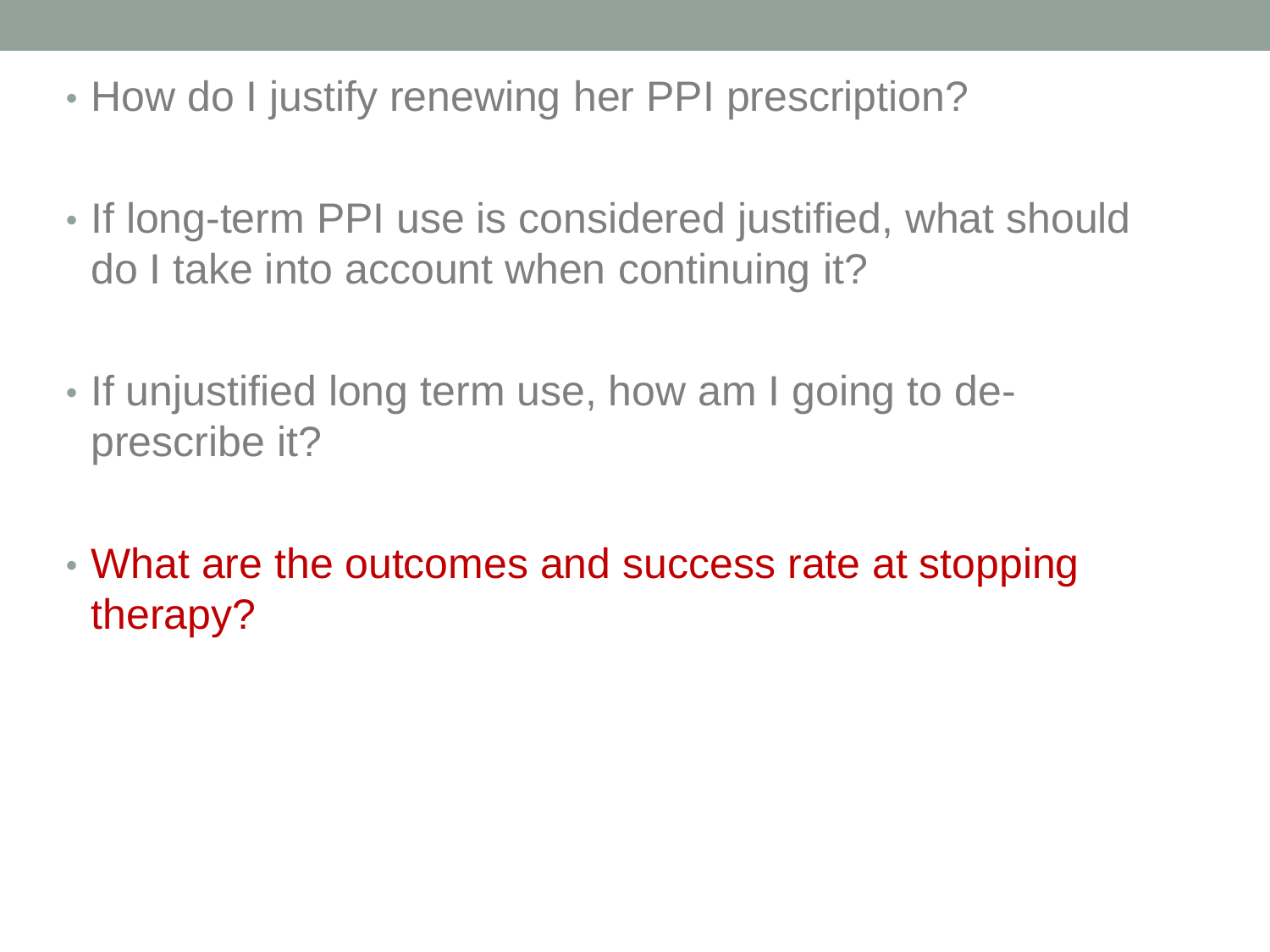#### A Cochrane intervention review:

- "Deprescribing versus continuation of chronic proton pump inhibitor use in adults"
- Objective: To determine the effects (benefits and harms) associated with deprescribing long-term PPI therapy in adults, compared to chronic daily use (28 days or greater).
- Comparing at least one deprescribing modality (e.g. stopping PPI or reducing PPI) with a control consisting of no change in continuous daily PPI use
- Outcomes of interest: change in gastrointestinal (GI) symptoms, drug burden/PPI use, cost/resource use, negative and positive drug withdrawal events, and participant satisfaction.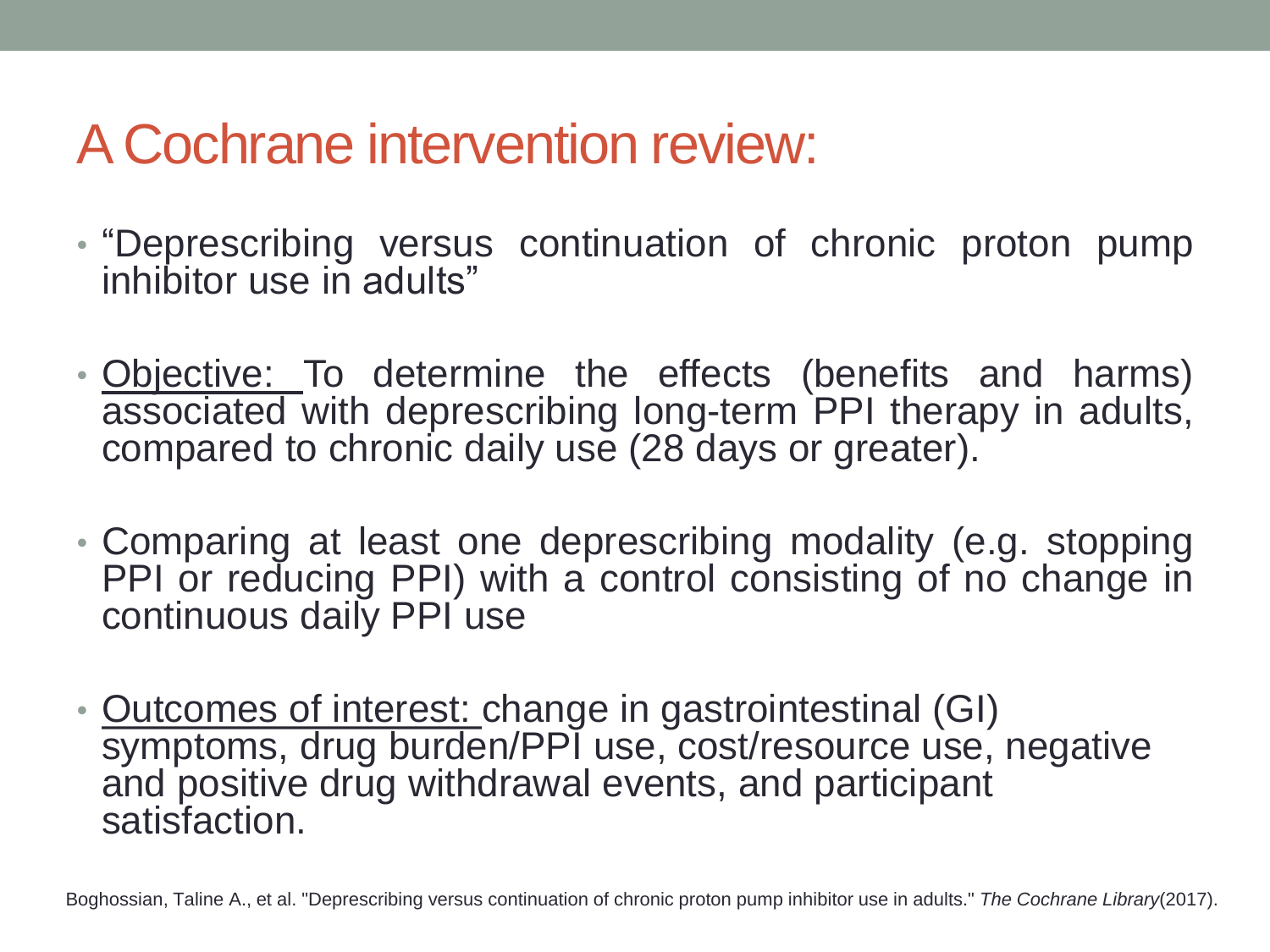- Trial participants were aged 48 to 57 years, except for one trial that had a mean age of 73 years.
- There was low quality evidence that on-demand use of PPI may increase risk of **'lack of symptom control**' compared with continuous PPI use (risk ratio (RR)1.71, 95% confidence interval (CI) 1.31 to 2.21), thereby favoring continuous PPI use (five trials,  $n = 1653$ ).
- Patients were also **less satisfied**.
- No data on **Cost**.
- There were insufficient data to make a conclusion regarding long-term benefits and harms of PPI discontinuation, although two trials (one on-demand trial and one abrupt discontinuation trial) reported endoscopic findings in their intervention groups at study end.
- Success rate at one year is 58% year(one cohort study, 71pts)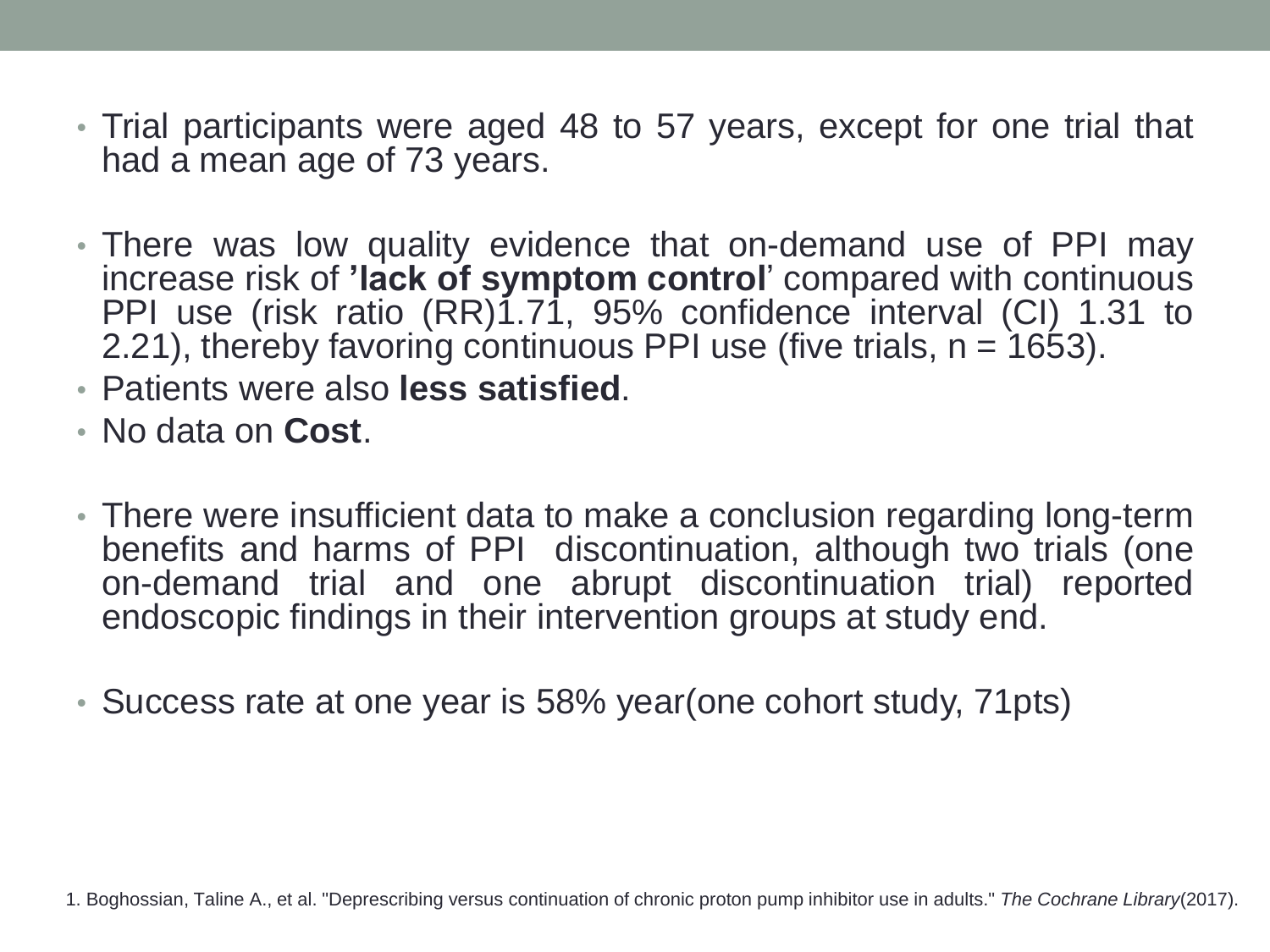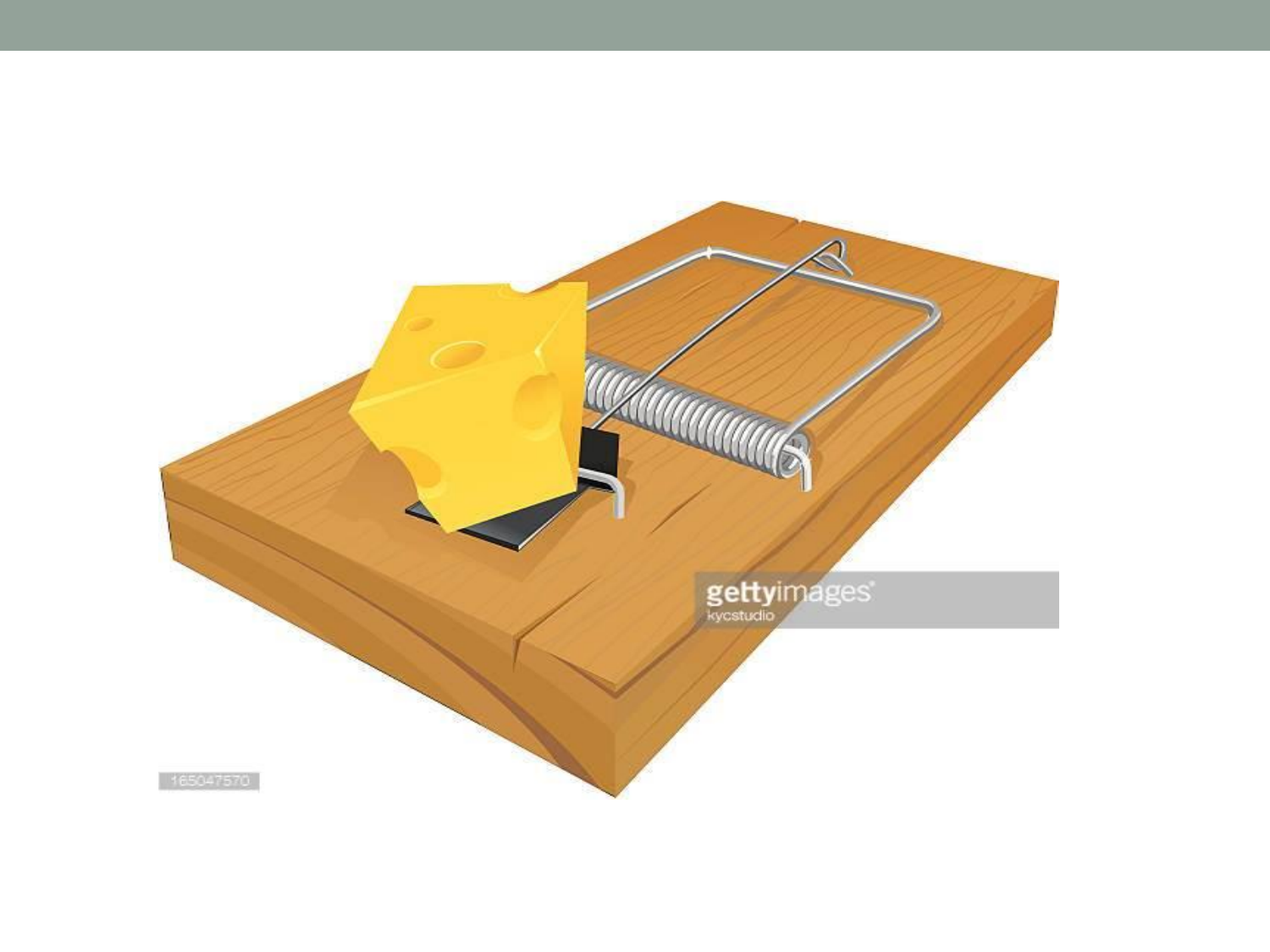- How do I justify renewing her PPI prescription?
- If long-term PPI use is considered justified, what should do I take into account when continuing it?
- If unjustified long term use, how am I going to deprescribe it?
- What is the success rate at stopping therapy?
- How to avoid PPIs misuse?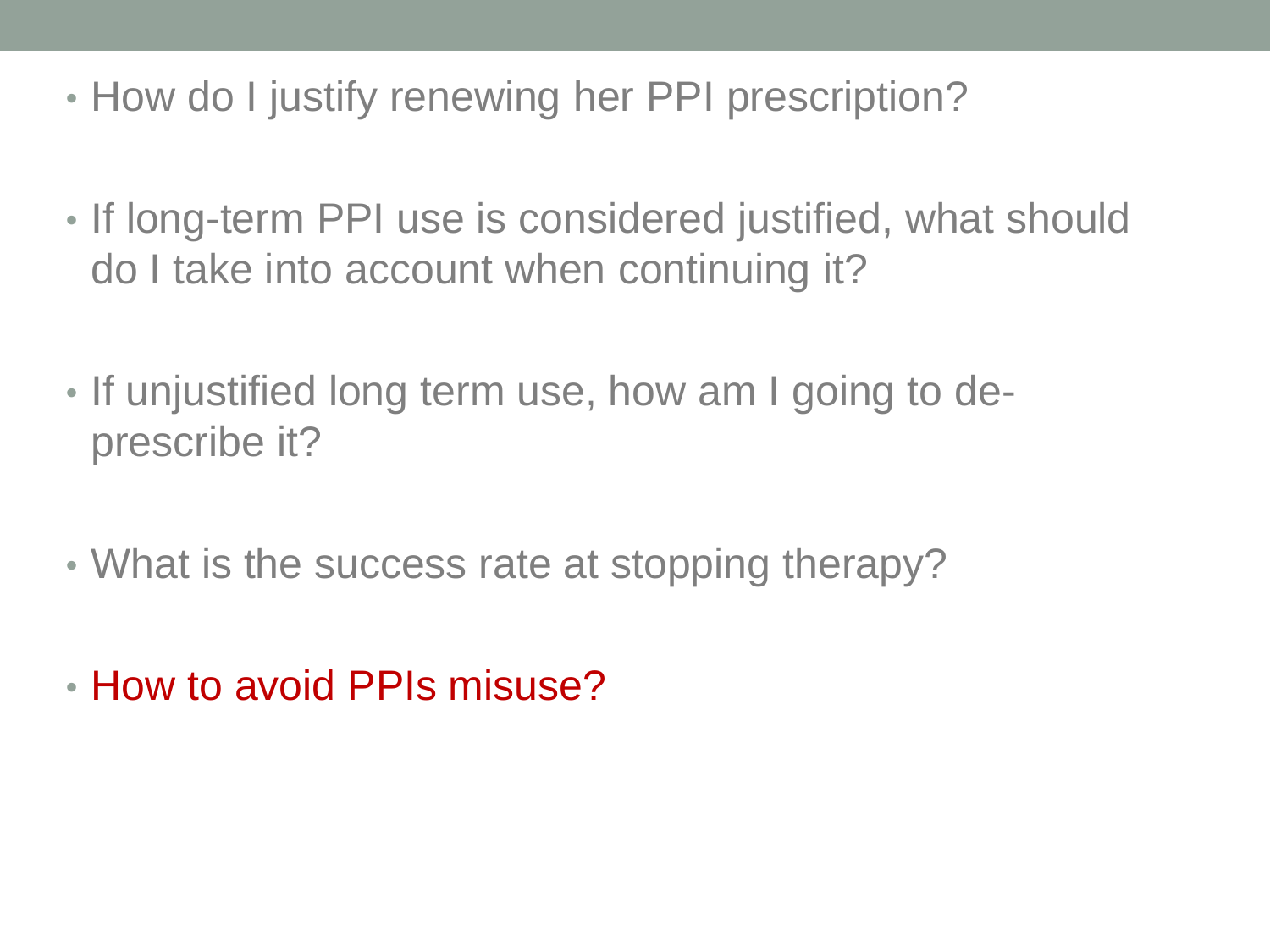#### How to avoid PPIs misuse?

- It is recommended that providers prescribe the lowest dose and shortest duration of PPI therapy appropriate to the condition being treated.
- Eradication of H.Pylori (14 days)
- Acute gastritis/duodenitis ( 4 to 8 weeks/ OTC 14days)
- Prophylaxis of gastritis/duodenitis associated with NSAIDs
- Stress ulcer prophylaxis (ICU days only)
- Start considering discontinuation of PPIs after 6 months of initiation if patient is symptom free

1. Fashner, Julia, and Alfred C. Gitu. "Diagnosis and Treatment of Peptic Ulcer Disease and H. pylori Infection." *American family physician* 91.4 (2015).

2. Wolfe, M. "Overview and comparison of the proton pump inhibitors for the treatment of acid-related disorders." *UpToDate. Waltham, MA: UpToDate* (2013).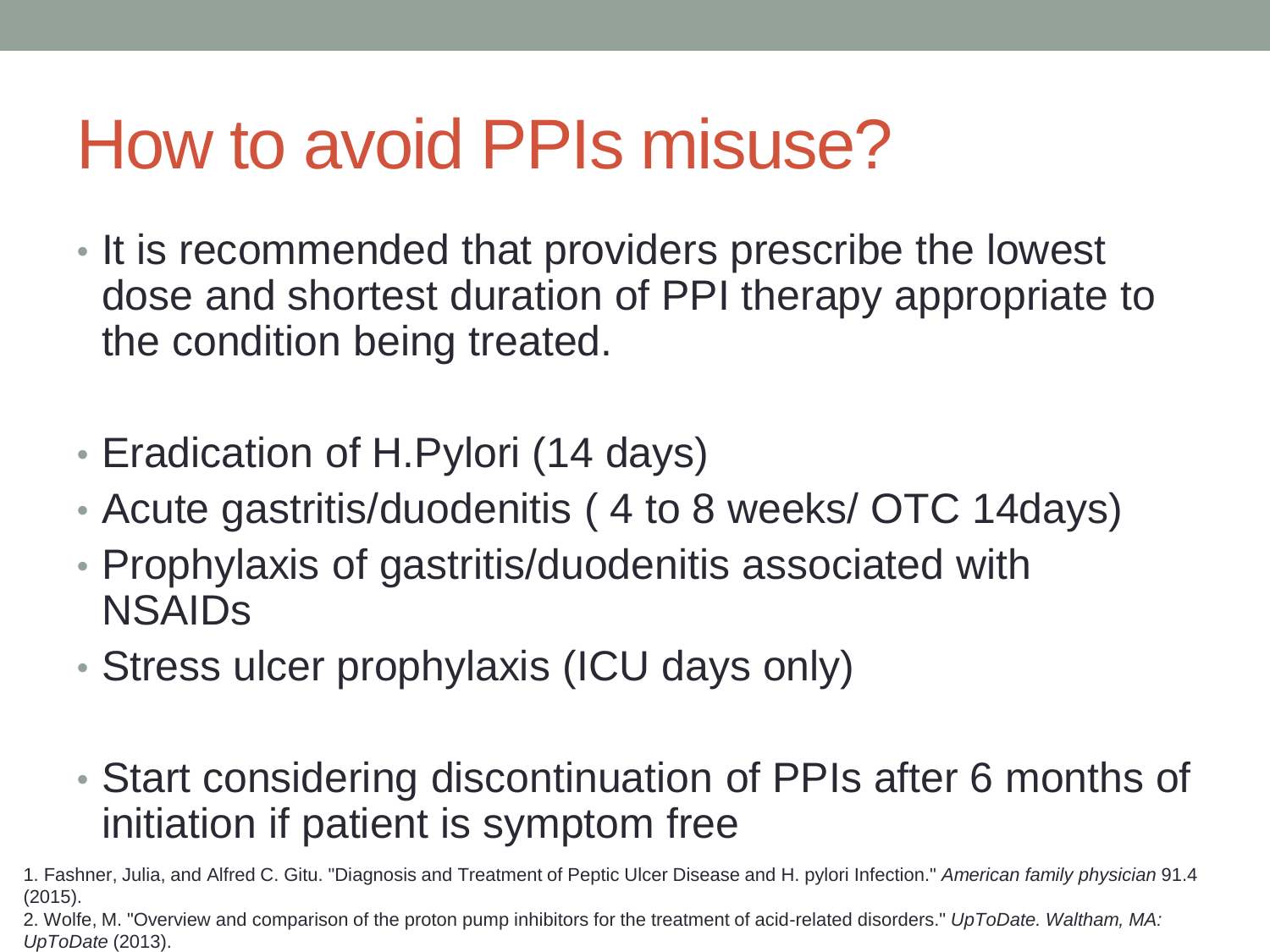#### *At the end of the encounter…*

- Mrs. A. says " You shouldn't have stopped my PPI"
- You reply
- " I will re-prescribe your PPI since you had some relapse symptoms. But now you know some adverse events should be monitored and I might try to discontinue it on a later assessment for your own safety."

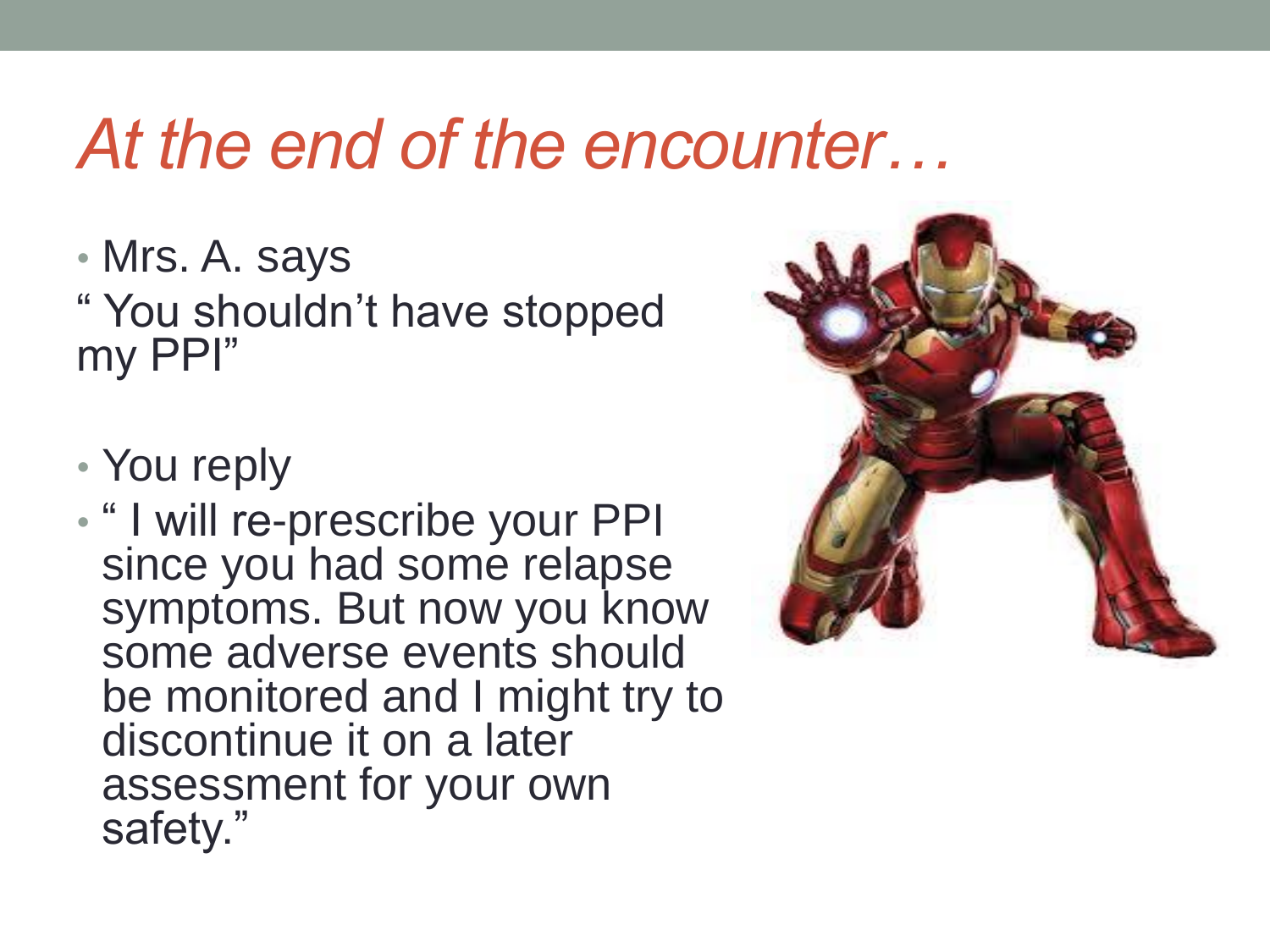#### In conclusion

- How do I justify renewing PPIs prescription? For what the PPI was initially prescribed?
- $\rightarrow$ Review indications and check for current GI or GI related symptoms
- If long-term PPI use is considered justified, what should do I take into account when continuing it?
- $\rightarrow$  Safety and adverse events
- If unjustified long term use, how am I going to deprescribe it?
- $\rightarrow$  Taper, stop and monitor relapse symptoms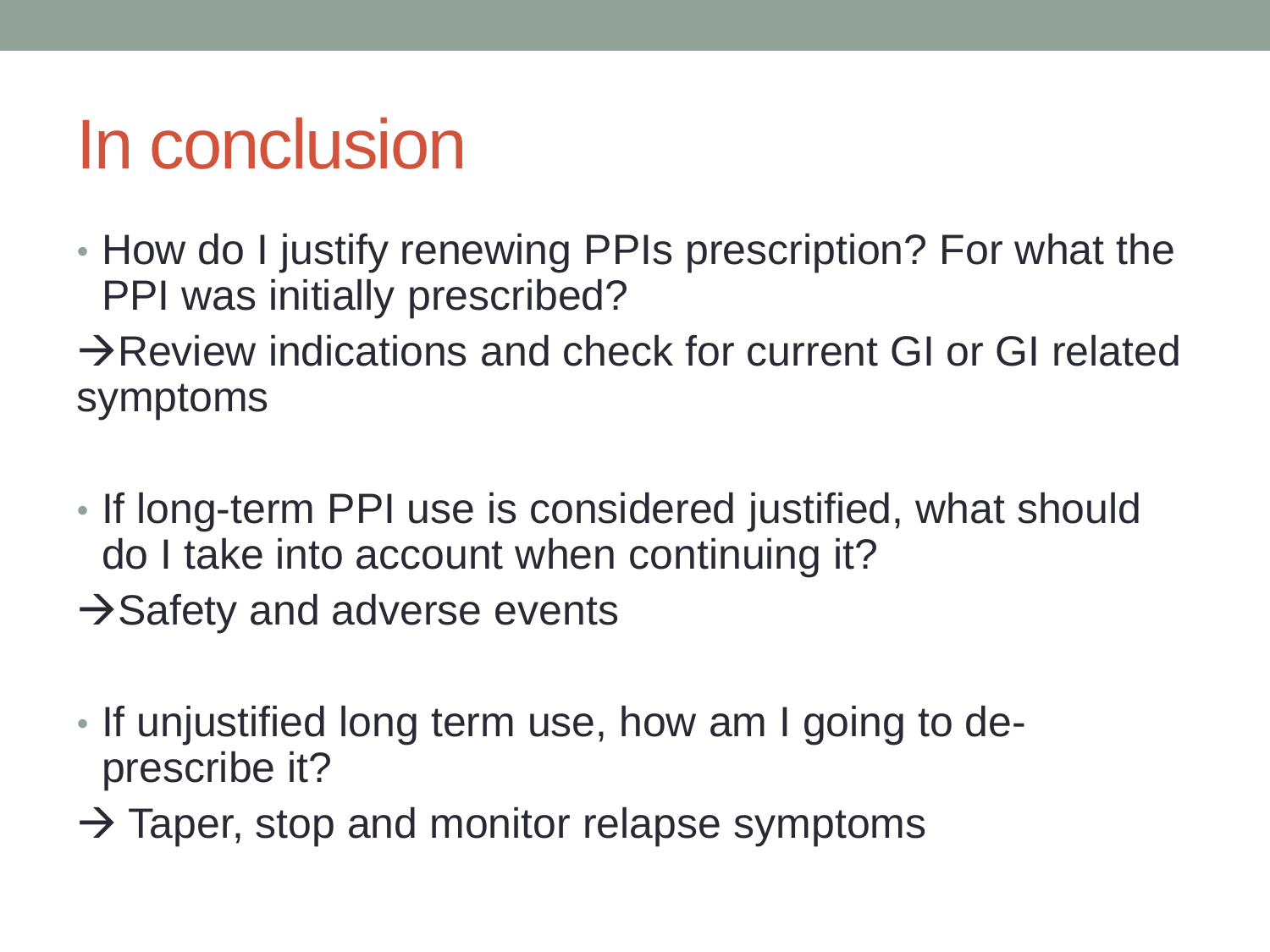- What is the success rate at stopping therapy? Any benefits if continued?
- $\rightarrow$  58% (one study)

 $\rightarrow$  Less "lack sense of control" Less Dissatisfaction (Cochrane review)

• How to avoid PPIs' misuse?

 $\rightarrow$ It is recommended that providers prescribe the lowest dose and shortest duration of PPI therapy appropriate to the condition being treated.